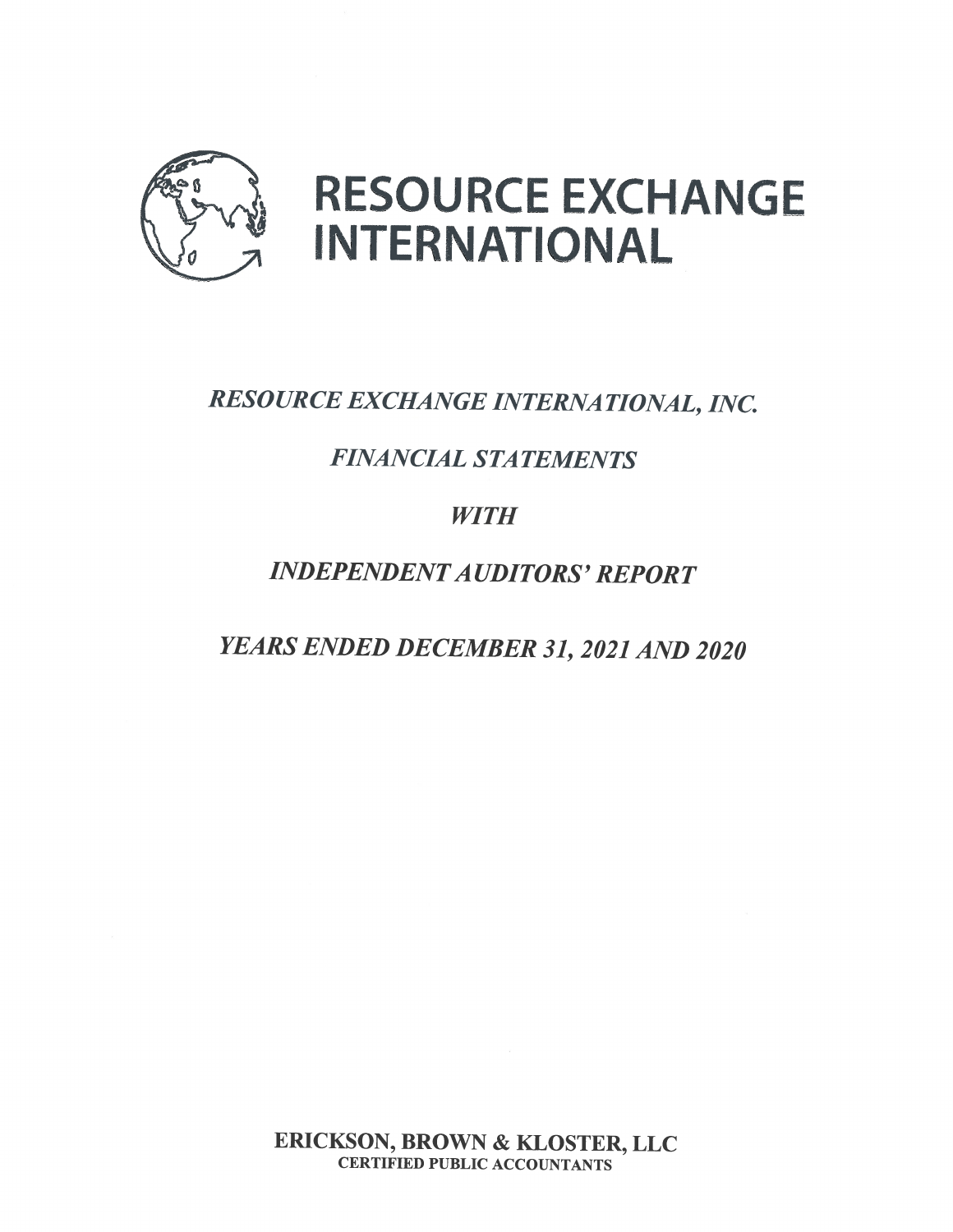#### **TABLE OF CONTENTS**

#### Page **Independent Auditors' Report**  $\mathbf{1}$ **Financial Statements Statements of Financial Position**  $\overline{3}$ Statement of Activities - Current Year  $\overline{4}$ Statement of Activities - Prior Year 5 Statement of Functional Expenses - Current Year 6 Statement of Functional Expenses - Prior Year  $\boldsymbol{7}$ **Statements of Cash Flows** 8 **Notes to Financial Statements** 9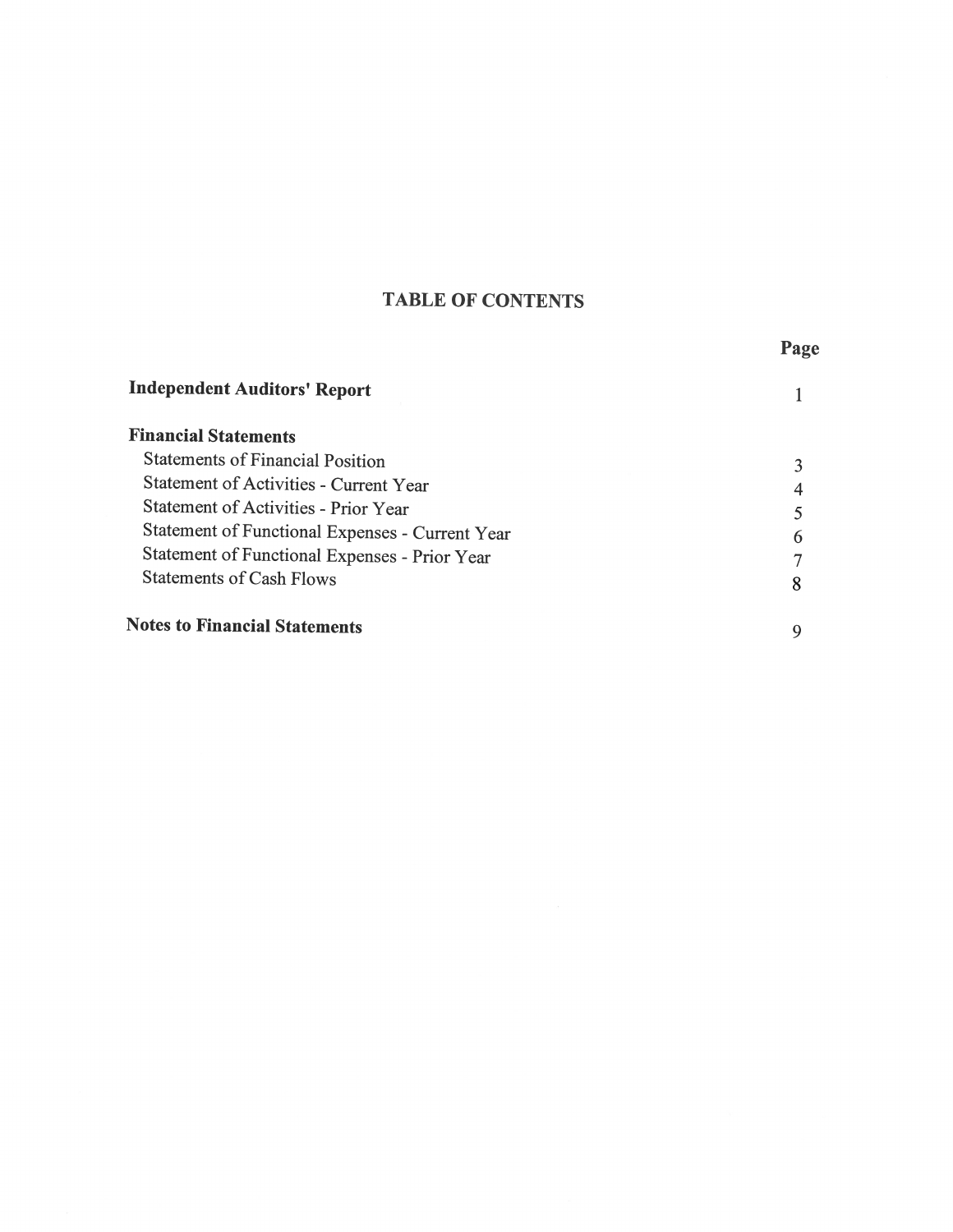

## **INDEPENDENT AUDITORS' REPORT**

**Board of Directors** Resource Exchange International, Inc. Colorado Springs, Colorado

#### Opinion

We have audited the accompanying financial statements of Resource Exchange International, Inc. (a nonprofit organization), which comprise the statements of financial position as of December 31, 2021 and 2020, and the related statements of activities, functional expenses, and cash flows for the year then ended, and the related notes to the financial statements.

In our opinion, the financial statements referred to above present fairly, in all material respects, the financial position of Resource Exchange International, Inc. as of December 31, 2021, and the changes in its net assets and its cash flows for the year then ended in accordance with accounting principles generally accepted in the United States of America.

#### **Basis for Opinion**

We conducted our audit in accordance with auditing standards generally accepted in the United States of America. Our responsibilities under those standards are further described in the Auditors' Responsibilities for the Audit of the Financial Statements section of our report. We are required to be independent of Resource Exchange International, Inc. and to meet our other ethical responsibilities in accordance with the relevant ethical requirements relating to our audit. We believe that the audit evidence we have obtained is sufficient and appropriate to provide a basis for our audit opinion.

## **Responsibilities of Management for the Financial Statements**

Management is responsible for the preparation and fair presentation of the financial statements in accordance with accounting principles generally accepted in the United States of America, and for the design, implementation, and maintenance of internal control relevant to the preparation and fair presentation of financial statements that are free from material misstatement, whether due to fraud or error. In preparing the financial statements, management is required to evaluate whether there are conditions or events, considered in the aggregate, that raise substantial doubt about Resource Exchange International, Inc.'s ability to continue as a going concern within one year after the date that the financial statements are available to be issued.

> 4565 Hilton Parkway, Suite 101 | Colorado Springs, CO 80907 | P: 719-531-0445 | F: 719-531-0448 601 N. Nevada Avenue | Colorado Springs, CO 80903 | P: 719-636-2321 | F: 719-636-2517 www.ebkcpa.com | email: info@ebkcpa.com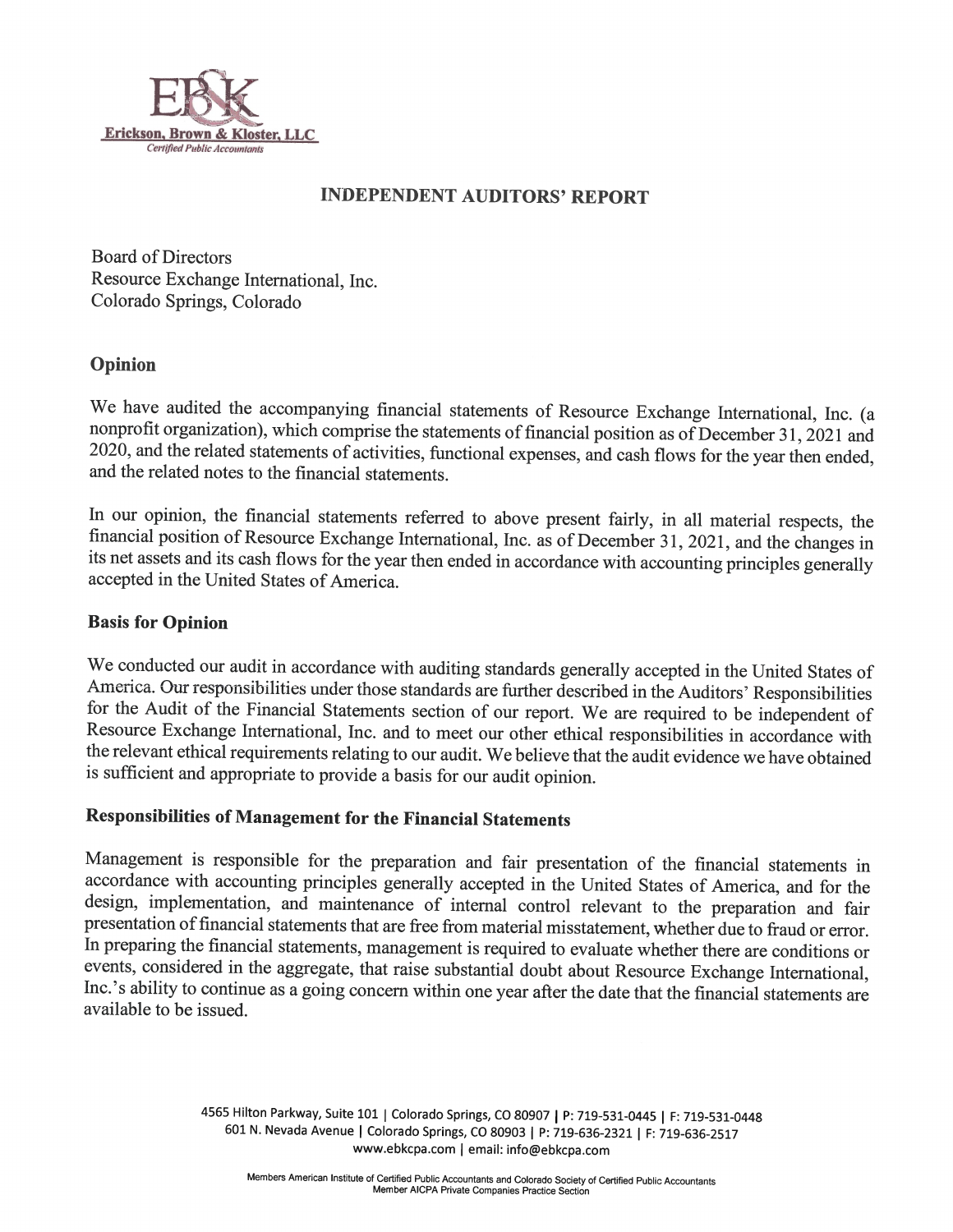#### **INDEPENDENT AUDITORS' REPORT - CONTINUED** PAGE<sub>2</sub>

## Auditors' Responsibilities for the Audit of the Financial Statements

Our objectives are to obtain reasonable assurance about whether the financial statements as a whole are free from material misstatement, whether due to fraud or error, and to issue an auditors' report that includes our opinion. Reasonable assurance is a high level of assurance but is not absolute assurance and therefore is not a guarantee that an audit conducted in accordance with generally accepted auditing standards will always detect a material misstatement when it exists. The risk of not detecting a material misstatement resulting from fraud is higher than for one resulting from error, as fraud may involve collusion, forgery, intentional omissions, misrepresentations, or the override of internal control. Misstatements, including omissions, are considered material if there is a substantial likelihood that, individually or in the aggregate, they would influence the judgment made by a reasonable user based on the financial statements.

In performing an audit in accordance with generally accepted auditing standards, we:

- Exercise professional judgment and maintain professional skepticism throughout the audit.  $\bullet$
- Identify and assess the risks of material misstatement of the financial statements, whether due to  $\bullet$ fraud or error, and design and perform audit procedures responsive to those risks. Such procedures include examining, on a test basis, evidence regarding the amounts and disclosures in the financial statements.
- Obtain an understanding of internal control relevant to the audit in order to design audit procedures that are appropriate in the circumstances, but not for the purpose of expressing an opinion on the effectiveness of Resource Exchange International Inc.'s internal control. Accordingly, no such opinion is expressed.
- Evaluate the appropriateness of accounting policies used and the reasonableness of significant accounting estimates made by management, as well as evaluate the overall presentation of the financial statements.
- Conclude whether, in our judgment, there are conditions or events, considered in the aggregate,  $\bullet$ that raise substantial doubt about Resource Exchange International Inc.'s ability to continue as a going concern for a reasonable period of time.

We are required to communicate with those charged with governance regarding, among other matters, the planned scope and timing of the audit, significant audit findings, and certain internal control related matters that we identified during the audit.

Erichson, Brown & Kloster LLC

Colorado Springs, Colorado May 5, 2022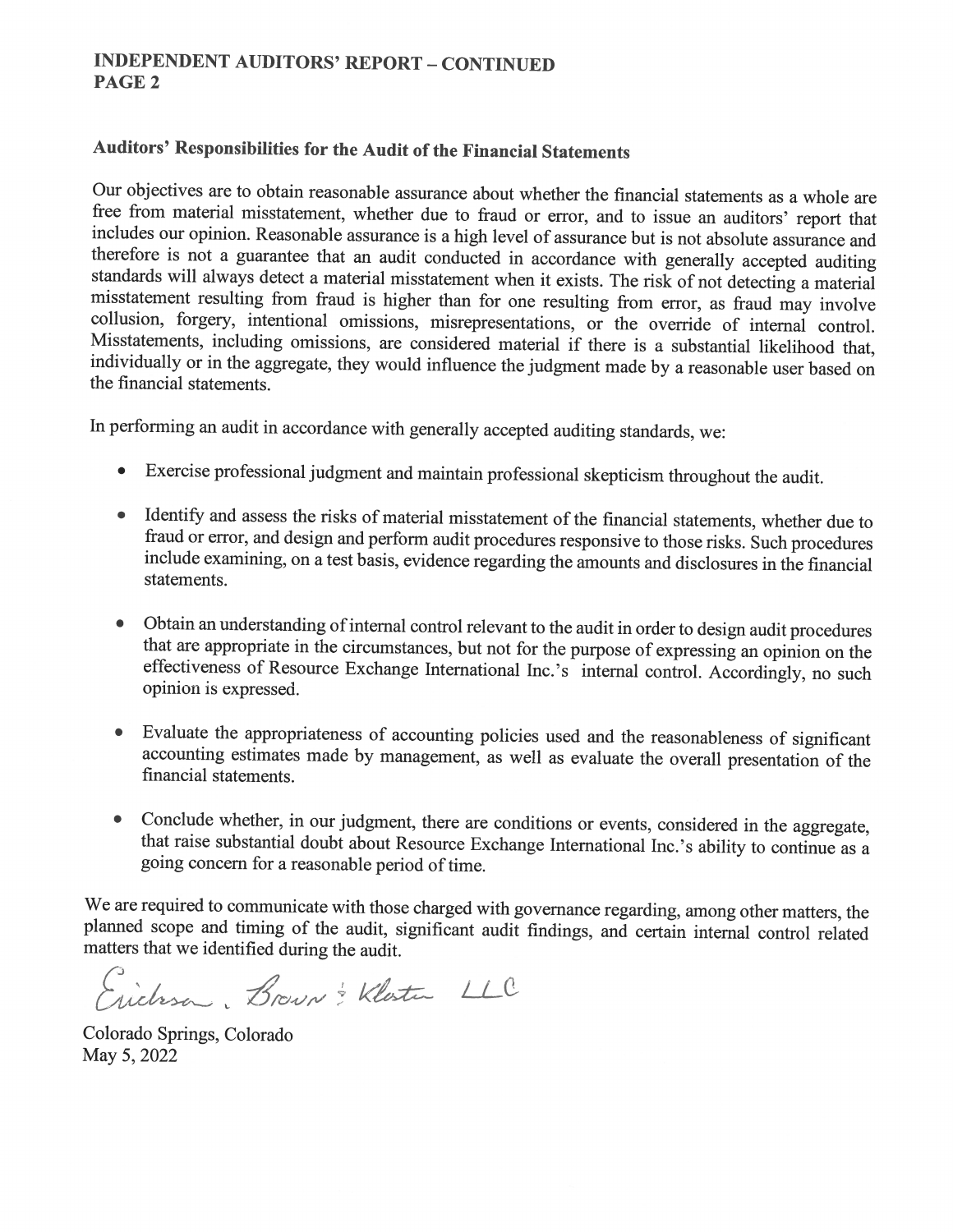## RESOURCE EXCHANGE INTERNATIONAL, INC. STATEMENTS OF FINANCIAL POSITION DECEMBER 31,

#### **ASSETS**

|                             |    | 2021      | 2020 |           |
|-----------------------------|----|-----------|------|-----------|
| <b>Current Assets</b>       |    |           |      |           |
| Cash and Cash Equivalents   | \$ | 530,676   | -S   | 632,873   |
| Promises to Give            |    | 145,040   |      | 136,797   |
| Investments                 |    | 844,562   |      | 333,369   |
| Prepaid Expense             |    | 28,507    |      | 10,754    |
| <b>Total Current Assets</b> |    | 1,548,785 |      | 1,113,793 |
| <b>Non-Current Assets</b>   |    |           |      |           |
| Deposits                    |    | 3,467     |      | 3,467     |
| Property and Equipment, Net |    | 5,644     |      | 8,842     |
| Intangible Assets, Net      |    | 748       |      | 2,030     |
| <b>Total Assets</b>         | \$ | 1,558,644 | S    | 1,128,132 |

## **LIABILITIES AND NET ASSETS**

| <b>Current Liabilities</b>              |              |              |           |
|-----------------------------------------|--------------|--------------|-----------|
| <b>Accounts Payable</b>                 | \$<br>30,221 | $\mathbb{S}$ | 5,055     |
| Rent Payable                            | 5,380        |              | 5,380     |
| Capital Lease Payable                   | 1,113        |              | 2,963     |
| <b>Accrued Expense</b>                  | 9,627        |              | 10,503    |
| <b>Total Current Liabilities</b>        | 46,341       |              | 23,901    |
| <b>Net Assets</b>                       |              |              |           |
| <b>Without Donor Restrictions</b>       |              |              |           |
| Undesignated                            | 607,729      |              | 358,554   |
| <b>Board Designated</b>                 | 25,000       |              | 25,000    |
| <b>Total Without Donor Restrictions</b> | 632,729      |              | 383,554   |
| <b>With Donor Restrictions</b>          | 879,574      |              | 720,677   |
| <b>Total Net Assets</b>                 | 1,512,303    |              | 1,104,231 |
| <b>Total Liabilities and Net Assets</b> | 1,558,644    | S            | 1,128,132 |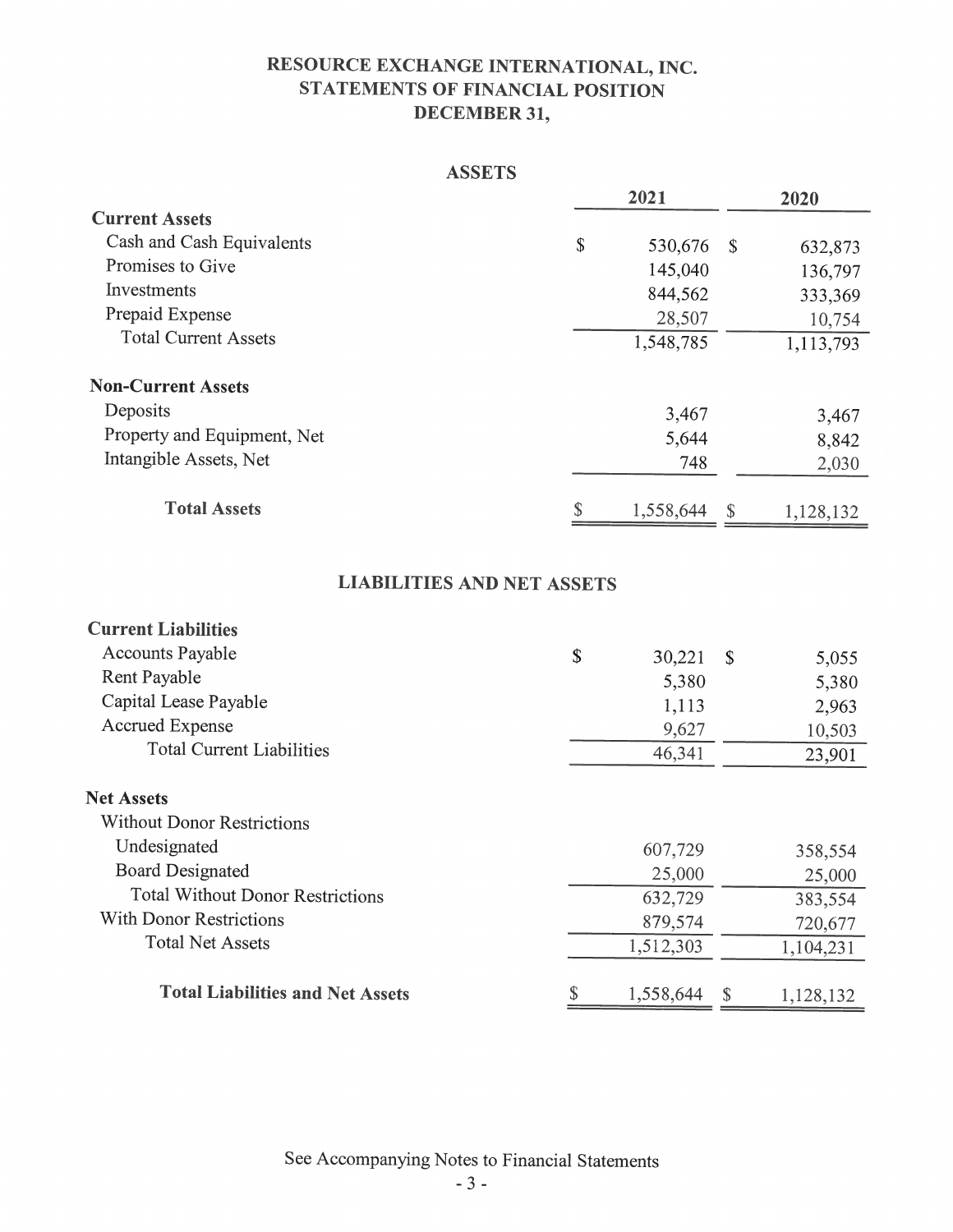## RESOURCE EXCHANGE INTERNATIONAL, INC. **STATEMENT OF ACTIVITIES** YEAR ENDED DECEMBER 31, 2021

|                                       | <b>Without Donor</b><br><b>Restrictions</b> |           | <b>With Donor</b> |                     |              |              |  |
|---------------------------------------|---------------------------------------------|-----------|-------------------|---------------------|--------------|--------------|--|
|                                       |                                             |           |                   | <b>Restrictions</b> |              | <b>Total</b> |  |
| <b>Support and Revenue</b>            |                                             |           |                   |                     |              |              |  |
| Contributions                         | $\mathcal{S}$                               | 565,083   | $\mathbb{S}$      | 2,072,925           | $\mathbb{S}$ | 2,638,008    |  |
| Grants                                |                                             |           |                   | 31,548              |              | 31,548       |  |
| <b>Investment</b> Income              |                                             | 89,442    |                   |                     |              | 89,442       |  |
| Other Income                          |                                             | 265       |                   |                     |              | 265          |  |
|                                       |                                             | 654,790   |                   | 2,104,473           |              | 2,759,263    |  |
| Net Assets Released from Restrictions |                                             | 1,945,576 |                   | (1,945,576)         |              |              |  |
| <b>Total Support and Revenue</b>      |                                             | 2,600,366 |                   | 158,897             |              | 2,759,263    |  |
| <b>Expense</b>                        |                                             |           |                   |                     |              |              |  |
| Program                               |                                             | 1,875,614 |                   |                     |              | 1,875,614    |  |
| Support                               |                                             |           |                   |                     |              |              |  |
| Management and General                |                                             | 215,785   |                   |                     |              | 215,785      |  |
| Fundraising                           |                                             | 259,792   |                   |                     |              | 259,792      |  |
| <b>Total Support</b>                  |                                             | 475,577   |                   |                     |              | 475,577      |  |
| <b>Total Expense</b>                  |                                             | 2,351,191 |                   |                     |              | 2,351,191    |  |
| <b>Change in Net Assets</b>           |                                             | 249,175   |                   | 158,897             |              | 408,072      |  |
| <b>Beginning Net Assets</b>           |                                             | 383,554   |                   | 720,677             |              | 1,104,231    |  |
| <b>Ending Net Assets</b>              | \$                                          | 632,729   |                   | 879,574             | \$           | 1,512,303    |  |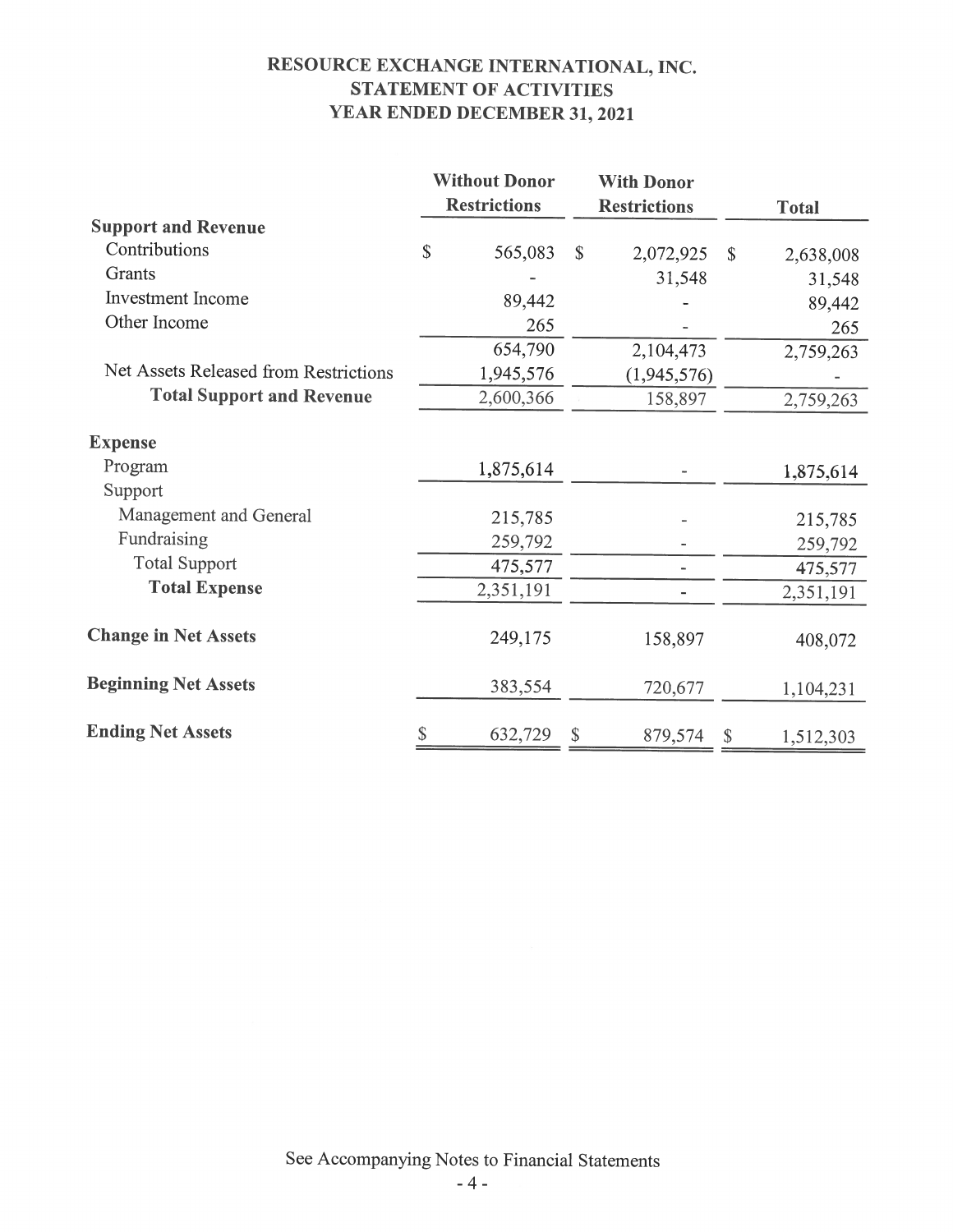## RESOURCE EXCHANGE INTERNATIONAL, INC. **STATEMENT OF ACTIVITIES** YEAR ENDED DECEMBER 31, 2020

|                                       |             | <b>Without Donor</b><br><b>Restrictions</b> |               | <b>With Donor</b><br><b>Restrictions</b> |              | <b>Total</b> |
|---------------------------------------|-------------|---------------------------------------------|---------------|------------------------------------------|--------------|--------------|
| <b>Support and Revenue</b>            |             |                                             |               |                                          |              |              |
| Contributions                         | $\mathbf S$ | 444,552                                     | $\mathcal{S}$ | 1,604,837                                | $\mathbb{S}$ | 2,049,389    |
| Grants                                |             |                                             |               | 47,606                                   |              | 47,606       |
| <b>Federal Grants</b>                 |             | 164,700                                     |               |                                          |              | 164,700      |
| <b>Investment</b> Income              |             | 43,267                                      |               |                                          |              | 43,267       |
|                                       |             | 652,519                                     |               | 1,652,443                                |              | 2,304,962    |
| Net Assets Released from Restrictions |             | 1,371,983                                   |               | (1,371,983)                              |              |              |
| <b>Total Support and Revenue</b>      |             | 2,024,502                                   |               | 280,460                                  |              | 2,304,962    |
| <b>Expense</b>                        |             |                                             |               |                                          |              |              |
| Program                               |             | 1,379,049                                   |               |                                          |              | 1,379,049    |
| Support                               |             |                                             |               |                                          |              |              |
| Management and General                |             | 238,903                                     |               |                                          |              | 238,903      |
| Fundraising                           |             | 241,632                                     |               |                                          |              | 241,632      |
| <b>Total Support</b>                  |             | 480,535                                     |               |                                          |              | 480,535      |
| <b>Total Expense</b>                  |             | 1,859,584                                   |               |                                          |              | 1,859,584    |
| <b>Change in Net Assets</b>           |             | 164,918                                     |               | 280,460                                  |              | 445,378      |
| <b>Beginning Net Assets</b>           |             | 218,636                                     |               | 440,217                                  |              | 658,853      |
| <b>Ending Net Assets</b>              | \$          | 383,554                                     | \$            | 720,677                                  | $\mathbb{S}$ | 1,104,231    |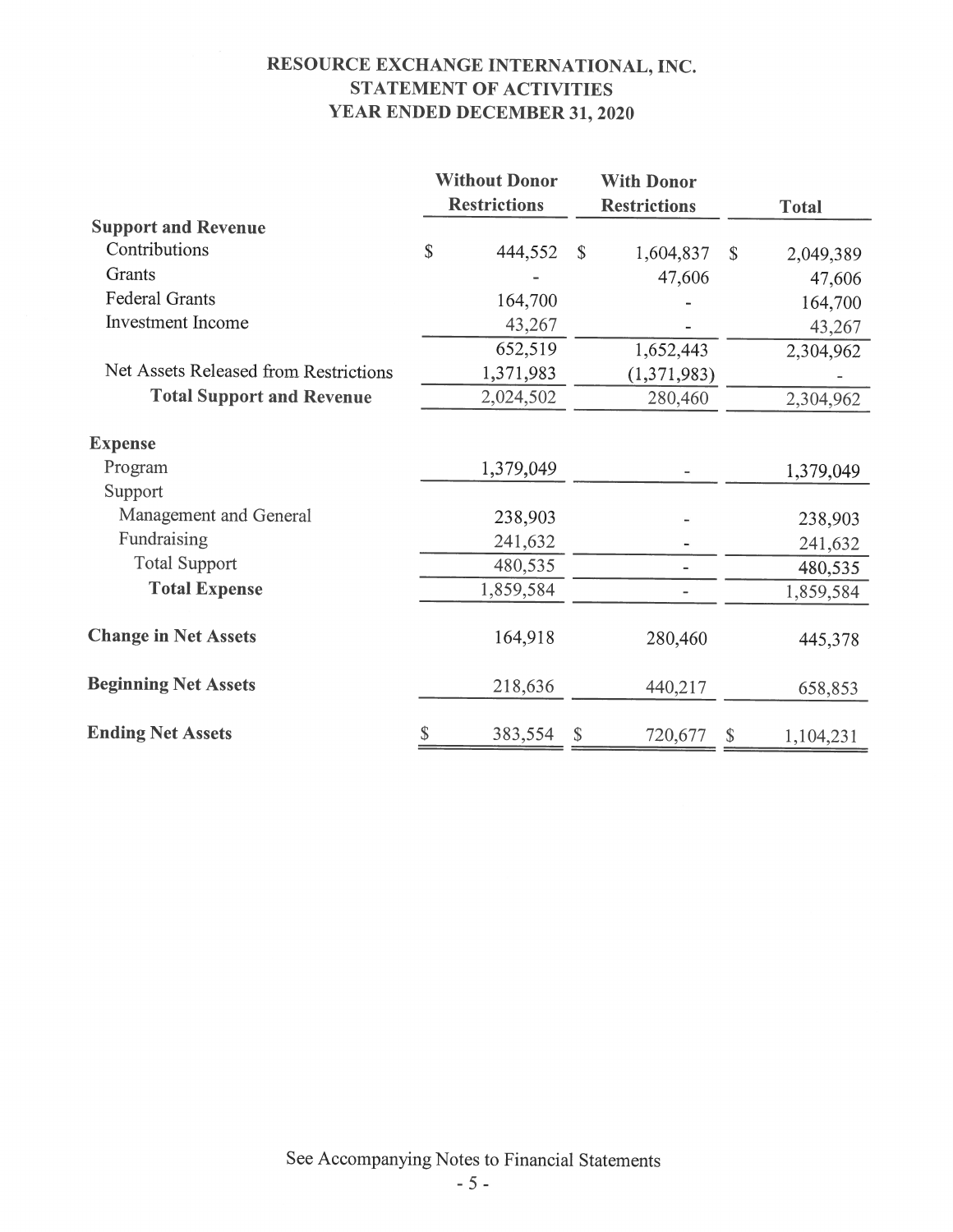## RESOURCE EXCHANGE INTERNATIONAL, INC. STATEMENT OF FUNCTIONAL EXPENSES YEAR ENDED DECEMBER 31, 2021

|                               |              |           |               | <b>Management</b> |              |                    |               |              |
|-------------------------------|--------------|-----------|---------------|-------------------|--------------|--------------------|---------------|--------------|
|                               |              | Program   |               | and General       |              | <b>Fundraising</b> |               | <b>Total</b> |
| Direct Salaries,              |              |           |               |                   |              |                    |               |              |
| Benefits, and Taxes           | $\mathbb{S}$ | 1,291,012 | $\mathcal{S}$ | 118,551           | $\mathbb{S}$ | 163,008            | $\mathcal{S}$ | 1,572,571    |
| Travel, Lodging,              |              |           |               |                   |              |                    |               |              |
| and Related Costs             |              | 151,258   |               |                   |              | 32,305             |               | 183,563      |
| Direct Grants and Gifts       |              | 244,773   |               |                   |              |                    |               | 244,773      |
| <b>Professional Services</b>  |              | 161       |               | 17,974            |              | 2,336              |               | 20,471       |
| <b>Staff Recruiting and</b>   |              |           |               |                   |              |                    |               |              |
| Development                   |              | 86,805    |               |                   |              |                    |               | 86,805       |
| Entertainment                 |              | 7,086     |               | 1,875             |              |                    |               | 8,961        |
| Donor and Public Relations    |              |           |               |                   |              | 30,606             |               | 30,606       |
| Conferences and Meetings      |              | 8,032     |               | 3,480             |              |                    |               | 11,512       |
| Occupancy                     |              | 17,788    |               | 25,412            |              | 7,624              |               | 50,824       |
| <b>Equipment and Software</b> |              | 15,246    |               | 9,543             |              |                    |               | 24,789       |
| Insurance                     |              | 13,112    |               | 8,742             |              |                    |               | 21,854       |
| Depreciation                  |              |           |               | 3,198             |              |                    |               | 3,198        |
| Marketing                     |              | 641       |               | 1,177             |              |                    |               | 1,818        |
| Amortization                  |              |           |               | 1,282             |              |                    |               | 1,282        |
| Office Expenses               |              | 11,038    |               | 15,774            |              | 23,900             |               | 50,712       |
| Dues and Fees                 |              | 28,650    |               | 8,717             |              |                    |               | 37,367       |
| Interest                      |              | 12        |               | 60                |              | 13                 |               | 85           |
| <b>Total Expenses</b>         |              | 1,875,614 | S             | 215,785           | $\mathbb{S}$ | 259,792            | $\mathbb{S}$  | 2,351,191    |
| Percent of Total Expenses     |              | 80%       |               | 9%                |              | 11%                |               | 100%         |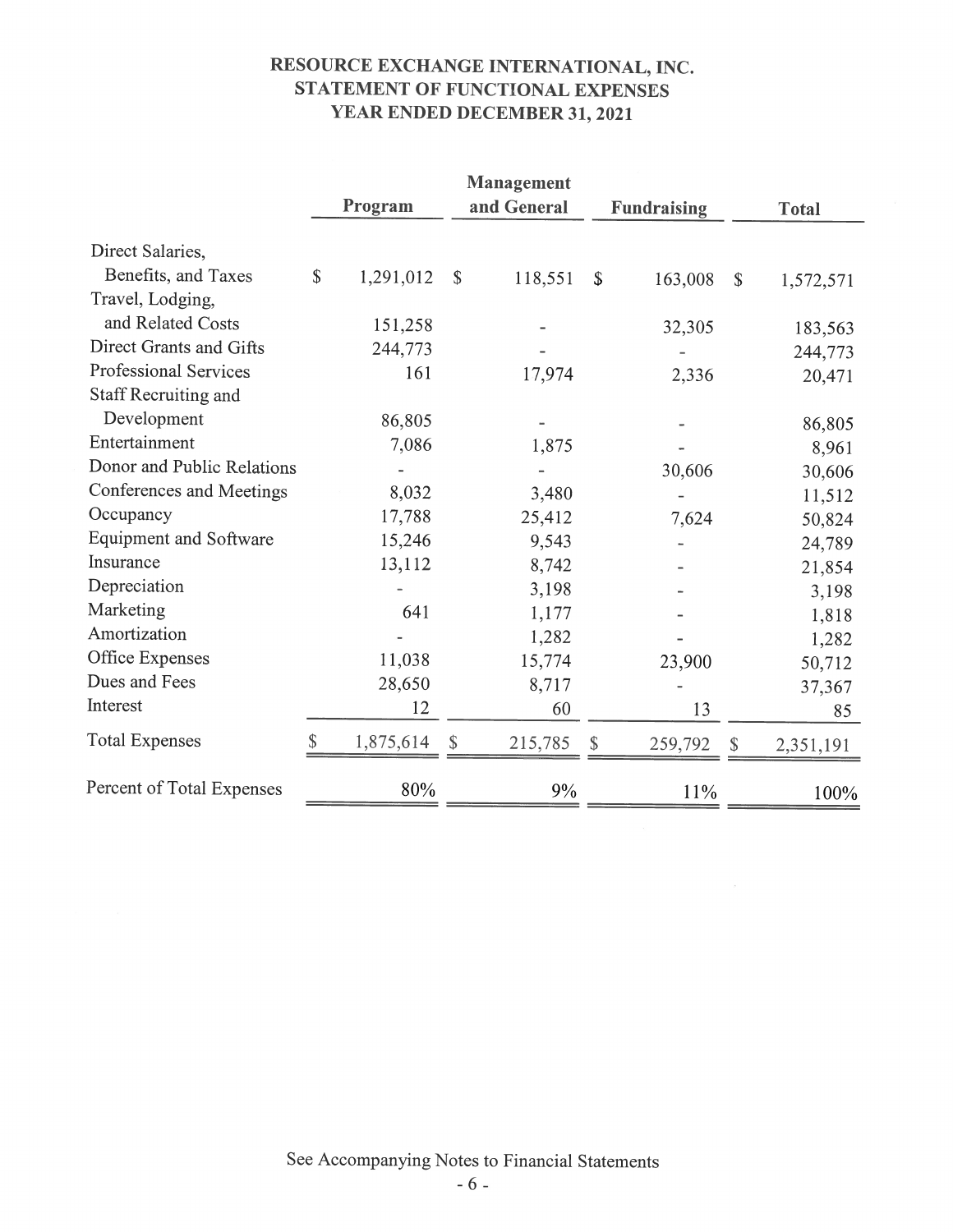## RESOURCE EXCHANGE INTERNATIONAL, INC. STATEMENT OF FUNCTIONAL EXPENSES YEAR ENDED DECEMBER 31, 2020

|                               |              |           |               | <b>Management</b> |              |                    |               |              |
|-------------------------------|--------------|-----------|---------------|-------------------|--------------|--------------------|---------------|--------------|
|                               |              | Program   |               | and General       |              | <b>Fundraising</b> |               | <b>Total</b> |
| Direct Salaries,              |              |           |               |                   |              |                    |               |              |
| Benefits, and Taxes           | $\mathbb{S}$ | 1,101,113 | $\mathcal{S}$ | 156,459           | $\mathbb{S}$ | 161,525            | $\mathcal{S}$ | 1,419,097    |
| Travel, Lodging,              |              |           |               |                   |              |                    |               |              |
| and Related Costs             |              | 79,074    |               | 5,538             |              | 20,779             |               | 105,391      |
| Direct Grants and Gifts       |              | 89,937    |               |                   |              |                    |               | 89,937       |
| Professional Services         |              | 3,470     |               | 14,491            |              | 1,650              |               | 19,611       |
| <b>Staff Recruiting and</b>   |              |           |               |                   |              |                    |               |              |
| Development                   |              | 25,542    |               |                   |              | 42                 |               | 25,584       |
| Entertainment                 |              | 6,825     |               | 1,771             |              |                    |               | 8,596        |
| Donor and Public Relations    |              |           |               |                   |              | 28,367             |               | 28,367       |
| Conferences and Meetings      |              | 16,572    |               | 666               |              |                    |               | 17,238       |
| Occupancy                     |              | 13,244    |               | 24,280            |              | 6,622              |               | 44,146       |
| <b>Equipment and Software</b> |              | 3,093     |               | 6,786             |              |                    |               | 9,879        |
| Insurance                     |              | 10,331    |               | 6,887             |              |                    |               | 17,218       |
| Depreciation                  |              | 1,490     |               | 1,192             |              | 298                |               | 2,980        |
| Marketing                     |              | 777       |               | 981               |              |                    |               | 1,758        |
| Amortization                  |              | 641       |               | 513               |              | 128                |               | 1,282        |
| Office Expenses               |              | 7,581     |               | 12,849            |              | 22,205             |               | 42,635       |
| Dues and Fees                 |              | 19,280    |               | 6,427             |              |                    |               | 25,707       |
| Interest                      |              | 79        |               | 63                |              | 16                 |               | 158          |
| <b>Total Expenses</b>         |              | 1,379,049 | $\mathbb{S}$  | 238,903           | S            | 241,632            | $\mathbb{S}$  | 1,859,584    |
| Percent of Total Expenses     |              | 74%       |               | 13%               |              | 13%                |               | 100%         |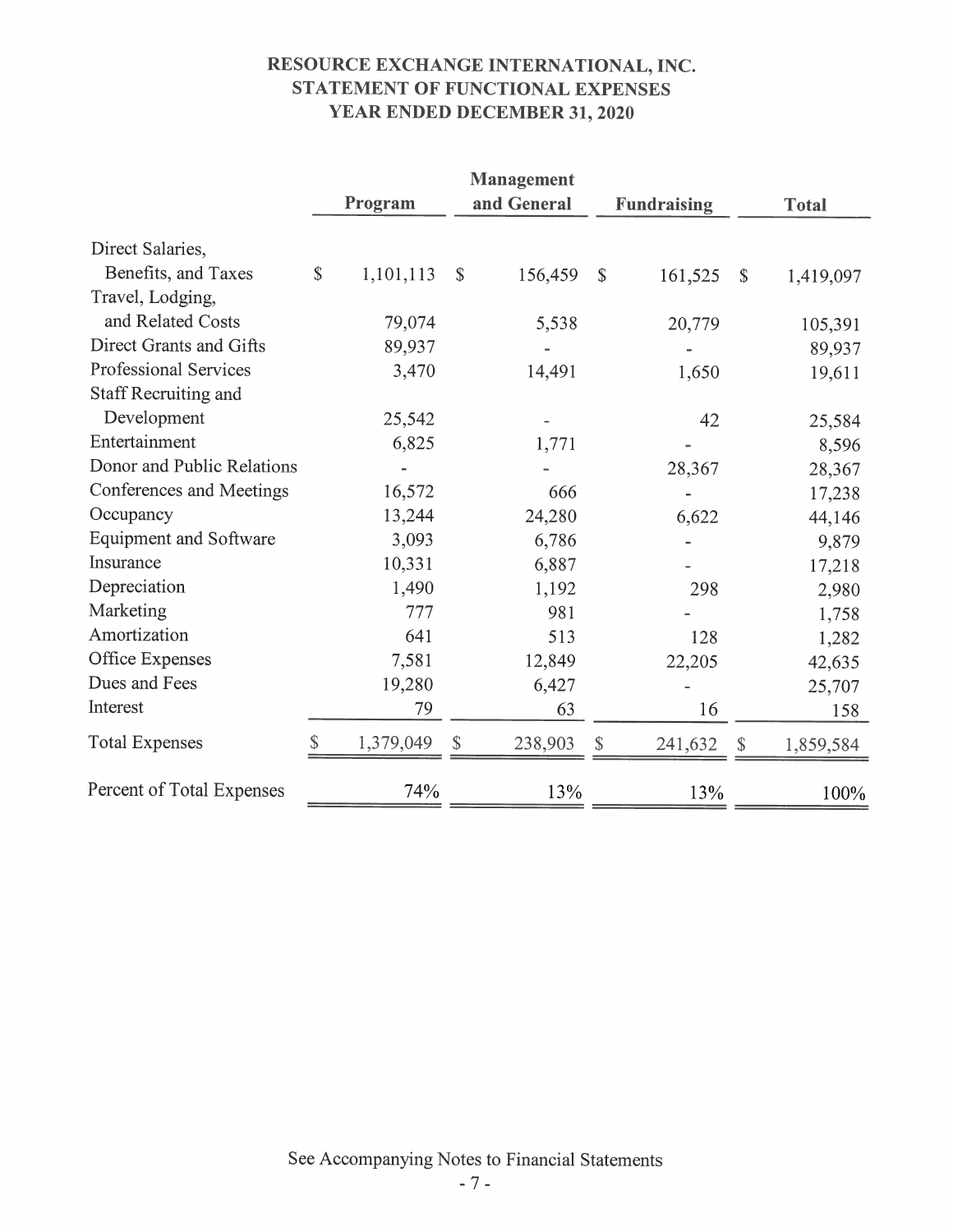## RESOURCE EXCHANGE INTERNATIONAL, INC. **STATEMENTS OF CASH FLOWS** YEARS ENDED DECEMBER 31,

|                                                  | 2021          | 2020          |            |  |
|--------------------------------------------------|---------------|---------------|------------|--|
| <b>Cash Flow from Operating Activities</b>       |               |               |            |  |
| Change in Net Assets                             | \$<br>408,072 | $\mathcal{S}$ | 445,378    |  |
| Adjustments to Reconcile Change in Net Assets to |               |               |            |  |
| Cash Provided by Operations                      |               |               |            |  |
| Non-cash Items                                   |               |               |            |  |
| Depreciation                                     | 3,198         |               | 2,980      |  |
| Amortization                                     | 1,282         |               | 1,282      |  |
| Unrealized/Realized Gain on Investments          | (75,686)      |               | (23, 292)  |  |
| Donated Securities                               | (19,371)      |               | (11, 363)  |  |
| Changes in Assets and Liabilities                |               |               |            |  |
| Promises to Give                                 | (8,243)       |               | (13, 156)  |  |
| Prepaid Expense                                  | (17,753)      |               | 6,342      |  |
| <b>Accounts Payable</b>                          | 25,166        |               | 985        |  |
| Rent Payable                                     | i.            |               | 442        |  |
| Capital Lease Payable                            | (1, 850)      |               | (1,777)    |  |
| <b>Accrued Expense</b>                           | (876)         |               | (748)      |  |
| Cash Provided by Operating Activities            | 313,939       |               | 407,073    |  |
| <b>Cash Flow from Investing Activities</b>       |               |               |            |  |
| Purchase of Investments                          | (431, 433)    |               | (387,671)  |  |
| Proceeds from Sale of Investments                | 15,297        |               | 199,378    |  |
| <b>Purchase of Fixed Assets</b>                  |               |               | (1,449)    |  |
| Cash Used by Investing Activities                | (416, 136)    |               | (189, 742) |  |
| <b>Change in Cash and Cash Equivalents</b>       | (102, 197)    |               | 217,331    |  |
| <b>Beginning Cash and Cash Equivalents</b>       | 632,873       |               | 415,542    |  |
| <b>Ending Cash and Cash Equivalents</b>          | \$<br>530,676 |               | 632,873    |  |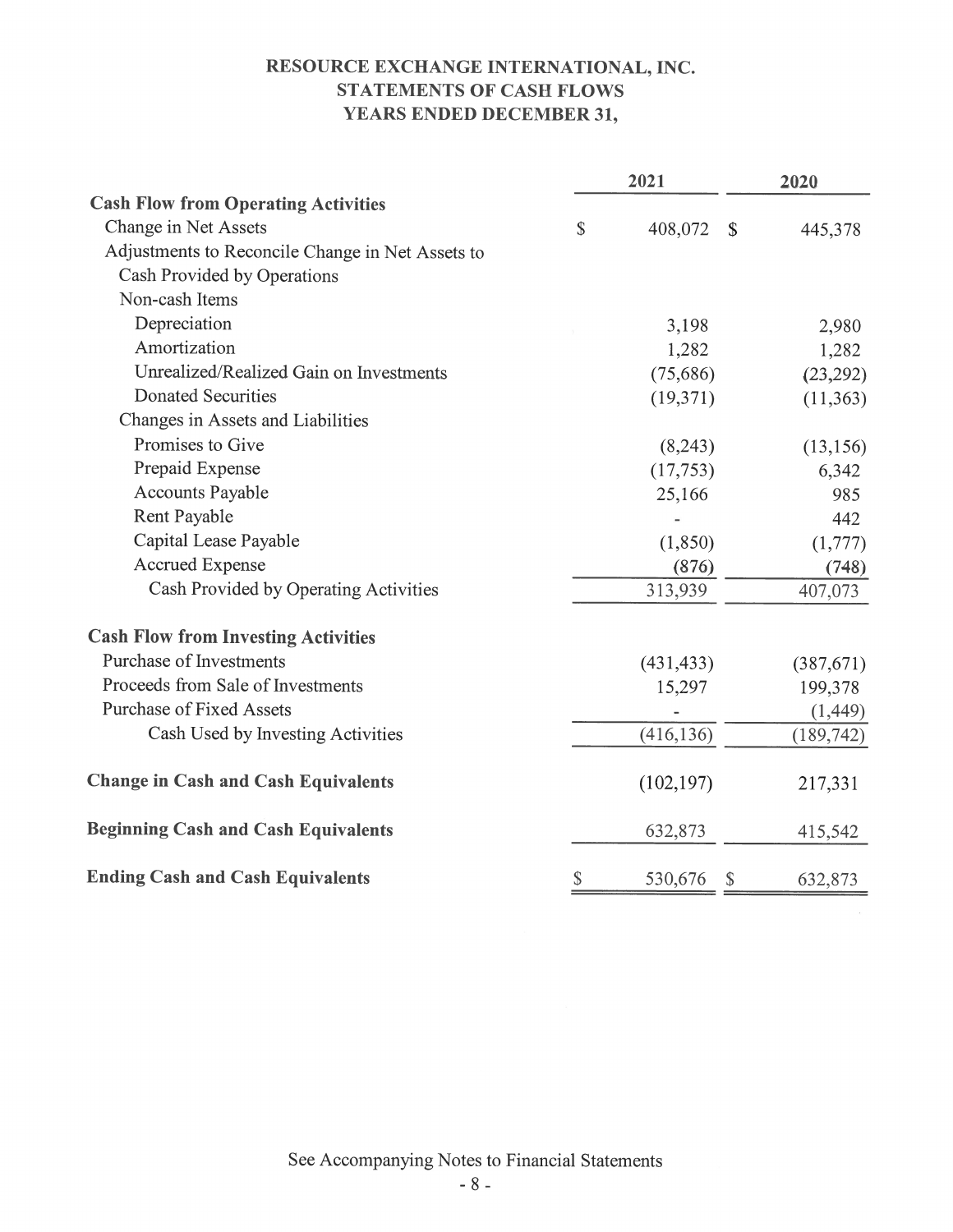## **SUMMARY OF SIGNIFICANT ACCOUNTING POLICIES**

The significant accounting policies are described below to enhance the usefulness of the financial statements to the reader.

**Organization –** Resource Exchange International, Inc. (REI) is incorporated under the laws of the State of Florida, is generally exempt from federal income tax under Section  $501(c)(3)$  of the Internal Revenue Code (IRC), and is not a private foundation under section 509(a)(2) of the IRC. REI operates primarily on contributions from individuals, with both cash donations and contributed services being significant.

The mission of REI is to engage, encourage, equip, and empower people in developing nations to strengthen the strategic sectors of their countries. REI accomplishes this mission through:

- providing education and training to individuals in developing and emerging societies to strengthen their capabilities and help them build their nations.
- encouraging and facilitating international economic development and cross-cultural exchange.
- promoting international goodwill and understanding through technical, educational, and cultural exchange.

REI's volunteer professionals work side-by-side with local professionals to plan forums such as visiting professorships, short-term seminars and conferences, cultural exchange programs, and long-term on-site cooperative ventures. REI provides technical and advisory assistance through partnerships with change agents and strategic institutions such as governmental entities, universities, technical schools, and medical clinics. Programs are currently active in Africa, Asia, and the Middle East. These programs include training in the English language, medicine and health care, economics and business, and agriculture.

REI uses professional volunteers, such as doctors, nurses, English teachers and business executives, as well as student volunteers to accomplish significant aspects of its annual programs. Typically, most of the volunteers spend at least 9 to 10 days of actual service time on short-term trips on which they use their skills to educate or train other professionals and students in the countries in which REI works. In 2021, as COVID 19 visa restrictions in these countries began to lift, REI was able to facilitate two short-term trips. During these trips, 10 people served a total of 64 days, which represented 488 hours of service. Additionally, as was the case in 2020, in 2021 REI had 11 individuals volunteer their services in remote online teaching and training, which represented 440 hours of preparation and actual training. Comparably, in 2020, due to COVID 19 visa restrictions, only 6 people served in the traditional short-term team capacity, which represented 56 days or approximately 390 hours of service and 14 people volunteered their services in remote online teaching and training, which represented 560 hours of preparation and actual training. Both 2020 and 2021 represent significantly less activity in the volunteer arena than "typical non-COVID" years. For example, in 2019, 84 people served 784 days or approximately 5,460 hour of service in short-term team capacity. Even though significant to the overall program, the value of the time contributed by these individuals has not and cannot be included as a part of contributed services for purposes of the Statement of Activities.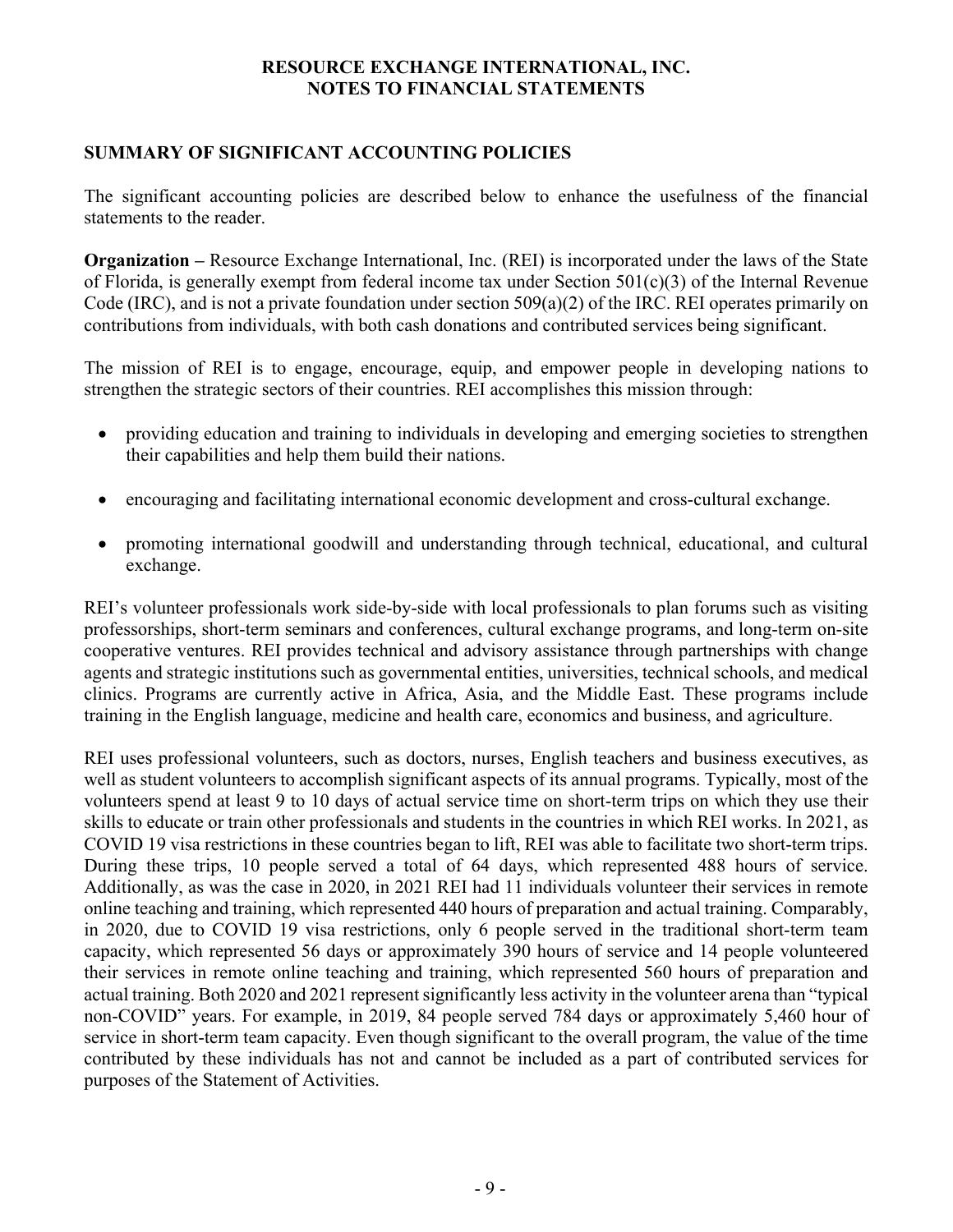## **SUMMARY OF SIGNIFICANT ACCOUNTING POLICIES** *-* **Continued**

REI is affiliated with various national organizations in developing countries throughout the world. Although REI employees in these countries work with those entities, the entities are not under REI control. Accordingly, assets acquired, and expenditures made on behalf of those entities, are treated as grants, and not consolidated in these financial statements.

**Cash and Cash Equivalents –** For purposes of the statements of cash flows, REI considers all highly liquid investments available for current use, with an initial maturity of three months or less to be cash equivalents.

**Investments –** Investments in marketable securities, with readily determinable fair values and all investments in debt securities, are reported at their fair values in the statement of financial position. Unrealized gains and losses are included in the change in net assets. Investment income, and gains restricted by a donor, are reported as an increase in net assets with restrictions and are released when restrictions are met either by passage of time or by use in the reporting period in which the income and gains are recognized. Short-term investments consist of debt securities with original maturities of twelve months or less. Long-term investments consist of debt securities with original maturities greater than twelve months.

**Promises to Give** – Unconditional promises to give, that are expected to be collected within one year, are recorded at net realizable value. Unconditional promises to give, that are expected to be collected in future years, are recorded at the present value of their estimated future cash flows. The discounts on those amounts are computed using risk-adjusted interest rates applicable to the years in which the promises are received. Discount amortization is included in contribution revenue. Conditional promises to give are not included as support until the conditions are met.

REI uses the allowance method to determine uncollectible promises receivable. The allowance is based on prior years' experience and management analysis of specific promises made.

**Property and Equipment** – REI capitalizes property and equipment over \$5,000, while lesser amounts are expensed and purchased property and equipment is capitalized at cost. Donations of property and equipment are recorded as contributions at their estimated fair value. Such donations are reported as unrestricted contributions unless the donor has restricted the donated asset to a specific purpose. Assets donated with explicit restrictions, regarding their use and contributions of cash that must be used to acquire property and equipment, are reported as restricted contributions. For absent donor stipulations, regarding how long those donated assets must be maintained, REI reports expirations of donor restrictions when the donated or acquired assets are placed in service. REI reclassifies net assets with restrictions to net assets without restrictions at that time. Property and equipment are depreciated using the straight-line method over estimated useful lives ranging from five to thirty years.

**Intangible Assets –** REI's intangible assets consist of software which is recorded at cost and amortized over the expected useful life.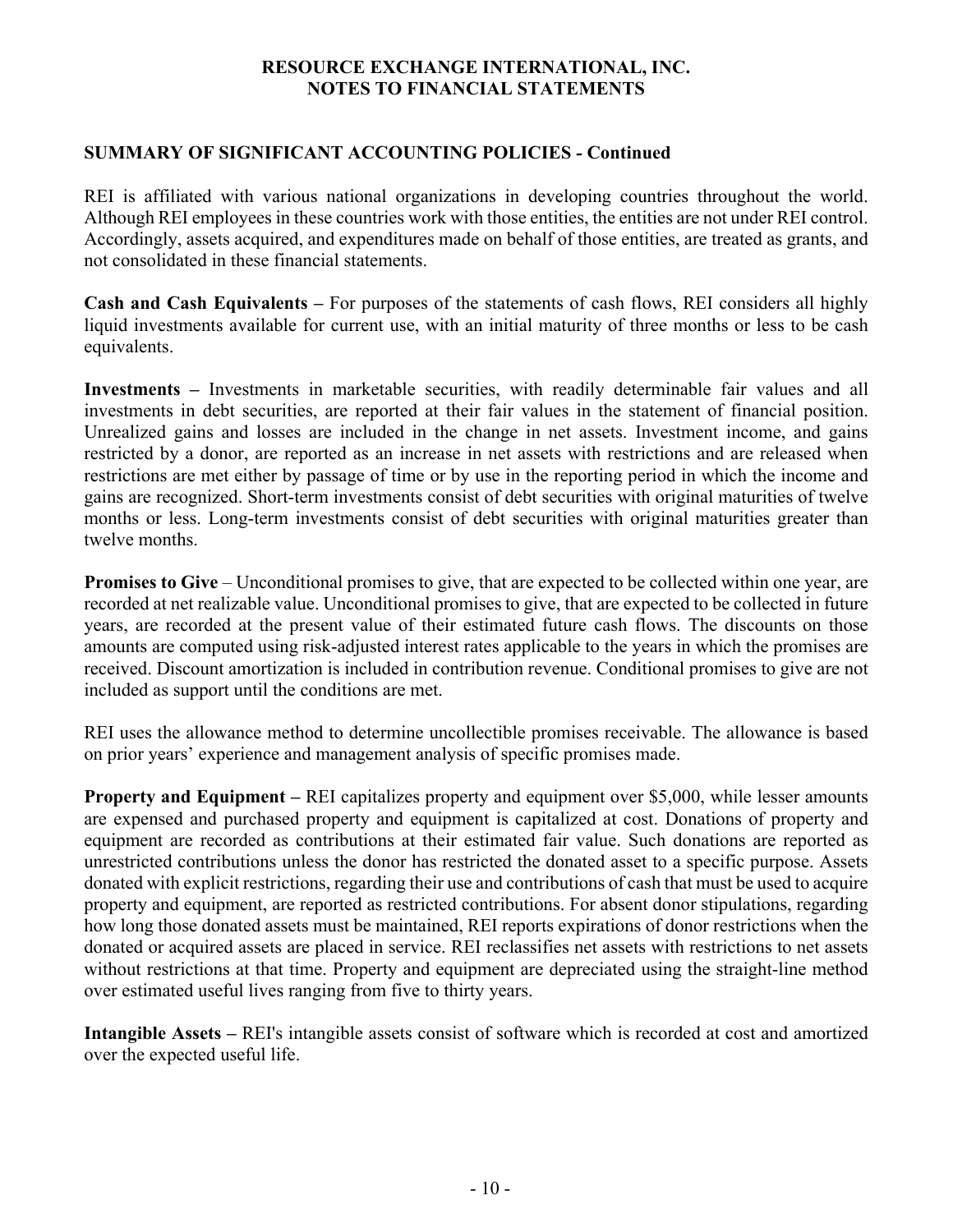## **SUMMARY OF SIGNIFICANT ACCOUNTING POLICIES** *-* **Continued**

**Net Assets –** Net assets, revenues, gains, and losses are classified based on the existence or absence of donor or grantor-imposed restrictions. Accordingly, net assets and changes therein are classified and reported as follows:

*Net Assets Without Donor Restrictions* – Net assets available for use in general operations and not subject to donor (or certain grantor) restrictions. The governing board has designated, from net assets without donor restrictions, net assets for an emergency evacuation fund.

*Net Assets with Donor Restrictions* – Net assets subject to donor- (or certain grantor-) imposed restrictions. Some donor-imposed restrictions are temporary in nature, such as those that will be met by the passage of time or other events specified by the donor. Other donor-imposed restrictions are perpetual in nature, where the donor stipulates that resources be maintained in perpetuity. Gifts of longlived assets and gifts of cash restricted for the acquisition of long-lived assets are recognized as revenue when the assets are placed in service. Donor-imposed restrictions are released when a restriction expires, that is, when the stipulated time has elapsed, when the stipulated purpose for which the resource was restricted has been fulfilled, or both.

**Revenue and Revenue Recognition –** Revenue is recognized when earned. Program service fees, and payments under cost-reimbursable contracts, received in advance, are deferred to the applicable period in which the related services are performed, or expenditures are incurred, respectively. Contributions are recognized when cash, securities or other assets, an unconditional promise to give, or notification of a beneficial interest is received. Conditional promises to give are not recognized until the conditions on which they depend have been substantially met.

**Contributions –** Contributions received are recorded as with donor restrictions or without donor restrictions depending on the existence or nature of any donor restrictions.

**Income Tax Status –** REI is exempt, under Section 501(c)(3) of the Internal Revenue Code, from tax on income derived from donations, income generated by activities carried on in furtherance of its exempt purpose, and certain other specified income and, in addition, is qualified to receive tax deductible contributions.

Management believes that, based on evaluation of its tax position, any liability as a result of uncertain tax positions would not be material. Management continually evaluates expiring statutes of limitations, changes in the tax laws, and new authoritative rulings to assist in evaluating its tax position. Accrued interest and penalties associated with uncertain tax positions, if any, would be recognized as part of the income tax position.

**Estimates –** The preparation of financial statements, in conformity with generally accepted accounting principles, requires management to make estimates and assumptions that affect certain reported amounts and disclosures. Accordingly, actual results could differ from those estimates.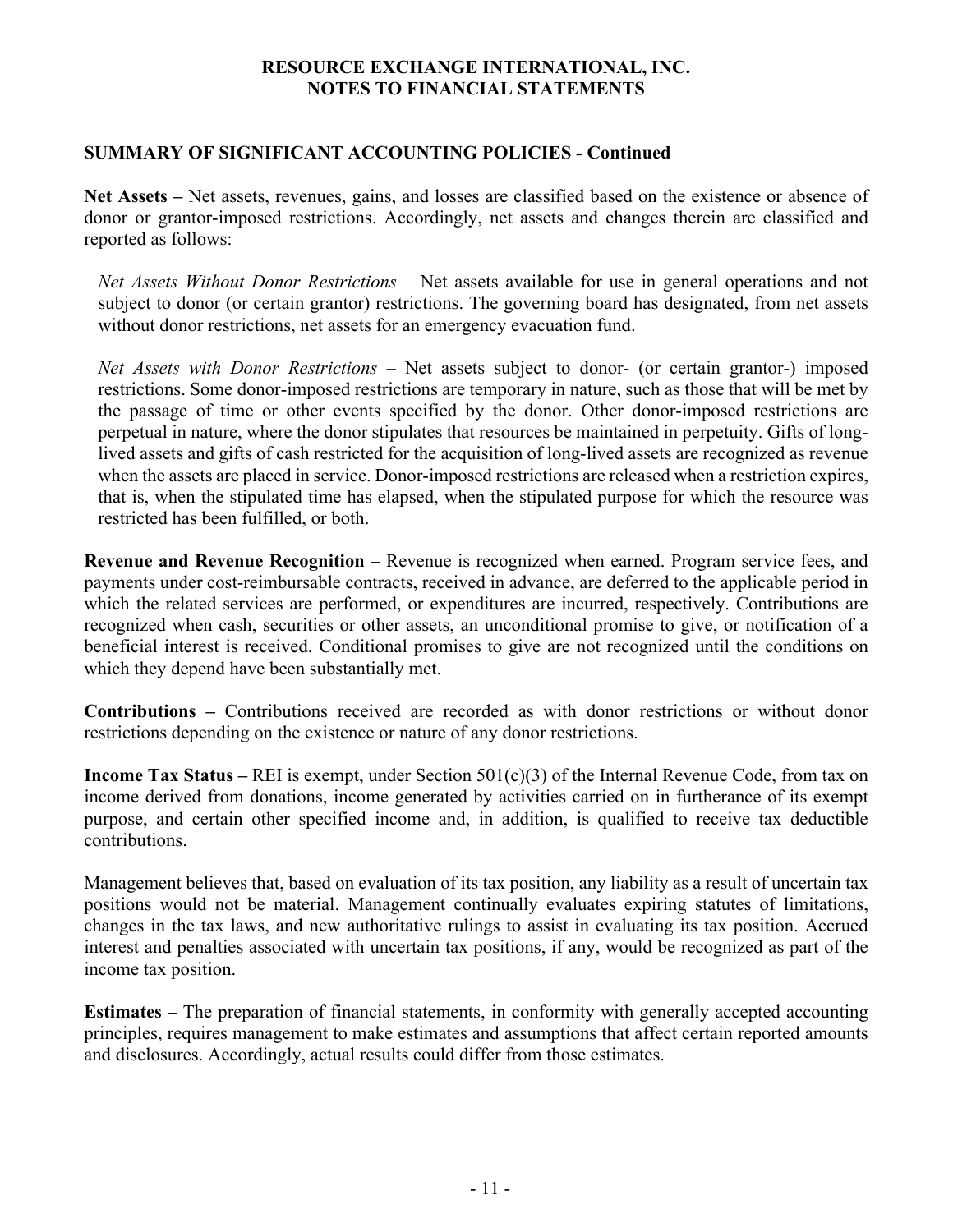## **SUMMARY OF SIGNIFICANT ACCOUNTING POLICIES** *-* **Continued**

**Functional Allocation of Expenses –** The costs of program and supporting services activities have been summarized on a functional basis in the statement of activities. The statement of functional expenses presents the natural classification detail of expenses by function. Accordingly, certain costs have been allocated among the programs and supporting services benefited.

**Reclassifications –** Certain reclassifications of amounts previously reported have been made to the accompanying consolidated financial statements to maintain consistency between periods presented. Specifically, donor and public relations has been reclassified from entertainment expenses on the statement of functional expenses. The reclassifications had no impact on previously reported net assets.

## **NOTE 1 – AVAILABILITY AND LIQUIDITY**

REI's financial policies, stated in the budget approved by the Board of Directors, include a goal of maintaining financial assets to meet 180 days of normal operating expenses. None of the financial assets are subject to donor or other contractual restrictions that make them unavailable for general expenditure within one year of the statement of financial position date. The promises to give are subject to time restrictions but will be collected within one year. The following reflects the REI's financial assets as of December 31, 2021 and 2020:

|                                                                                        |    | 2021       |               | 2020      |
|----------------------------------------------------------------------------------------|----|------------|---------------|-----------|
| Cash and Cash Equivalents                                                              | \$ | 530,676    | <sup>\$</sup> | 632,873   |
| Promises to Give                                                                       |    | 145,040    |               | 136,797   |
| Investments                                                                            |    | 844,562    |               | 333,369   |
| Financial Assets Available to Meet General<br>Expenditures Over the Next Twelve Months |    | 1,520,278  | $\mathbb{S}$  | 1,103,039 |
| Average Normal Operating Expenses for<br>180/120 Days                                  | S  | 240,838 \$ |               | 155,088   |

## **NOTE 2 – CONCENTRATIONS**

**Credit Risk -** Financial instruments, which subject REI to a concentration of credit risk, consist of demand deposits placed with a financial institution. At certain times during the fiscal year, REI had funds on deposit with a financial institution in excess of the Federal Deposit Insurance Corporation (FDIC) insurance limits. REI has not experienced any losses as a result of this policy.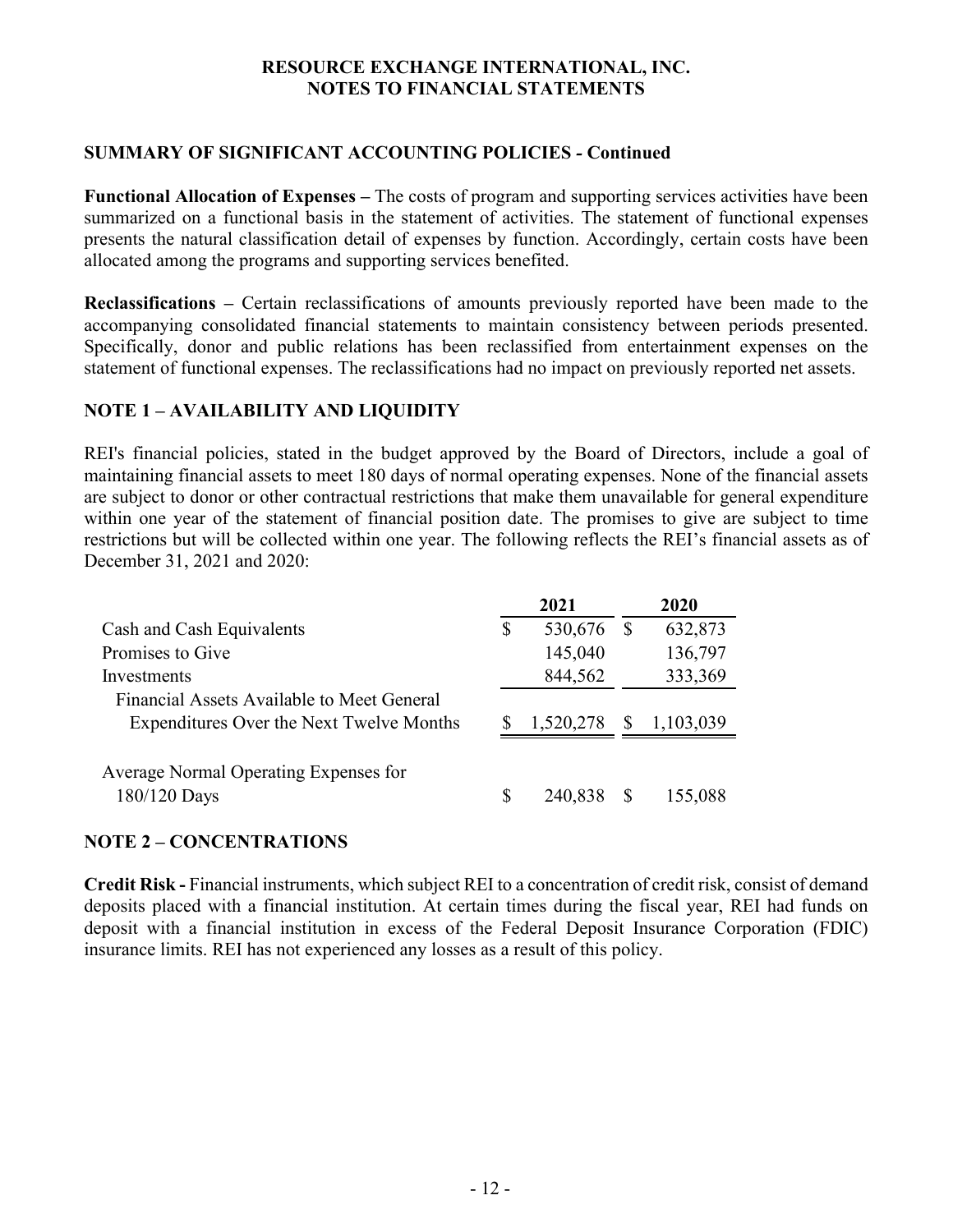## **NOTE 3 – CASH AND CASH EQUIVALENTS**

As of December 31, cash and cash equivalents consisted of the following:

|                    | 2021       |  |         |
|--------------------|------------|--|---------|
| Cash               | 33,256 \$  |  | 35,011  |
| Money Market Funds | 497,420    |  | 597,862 |
|                    | 530,676 \$ |  | 632,873 |

## **NOTE 4 – INVESTMENTS**

As of December 31, investments consisted of the following:

|                              | 2021 |         |  | 2020                     |
|------------------------------|------|---------|--|--------------------------|
| <b>Bond Funds</b>            |      | 154,606 |  | 123,093                  |
| <b>Equity Funds</b>          |      | 447,273 |  | 210,276                  |
| <b>Exchange Traded Funds</b> |      | 242,683 |  | $\overline{\phantom{a}}$ |
|                              |      | 844,562 |  | 333,369                  |

For the years ended December 31, investment income consisted of the following:

|                        | 2021   | 2020   |
|------------------------|--------|--------|
| Interest and Dividends | 16.871 | 8.612  |
| Gain on Investments    | 72,571 | 34,655 |
|                        | 89.442 | 43,267 |

## **NOTE 5 – PREPAID EXPENSE**

As of December 31, prepaid expense consisted of the following:

|                            | 2021 |        |  | 2020   |
|----------------------------|------|--------|--|--------|
| Insurance                  |      | 12,796 |  | 7,509  |
| <b>Contracted Services</b> |      | 12,137 |  | 3,245  |
| Leases                     |      | 3,574  |  | -      |
|                            |      | 28,507 |  | 10,754 |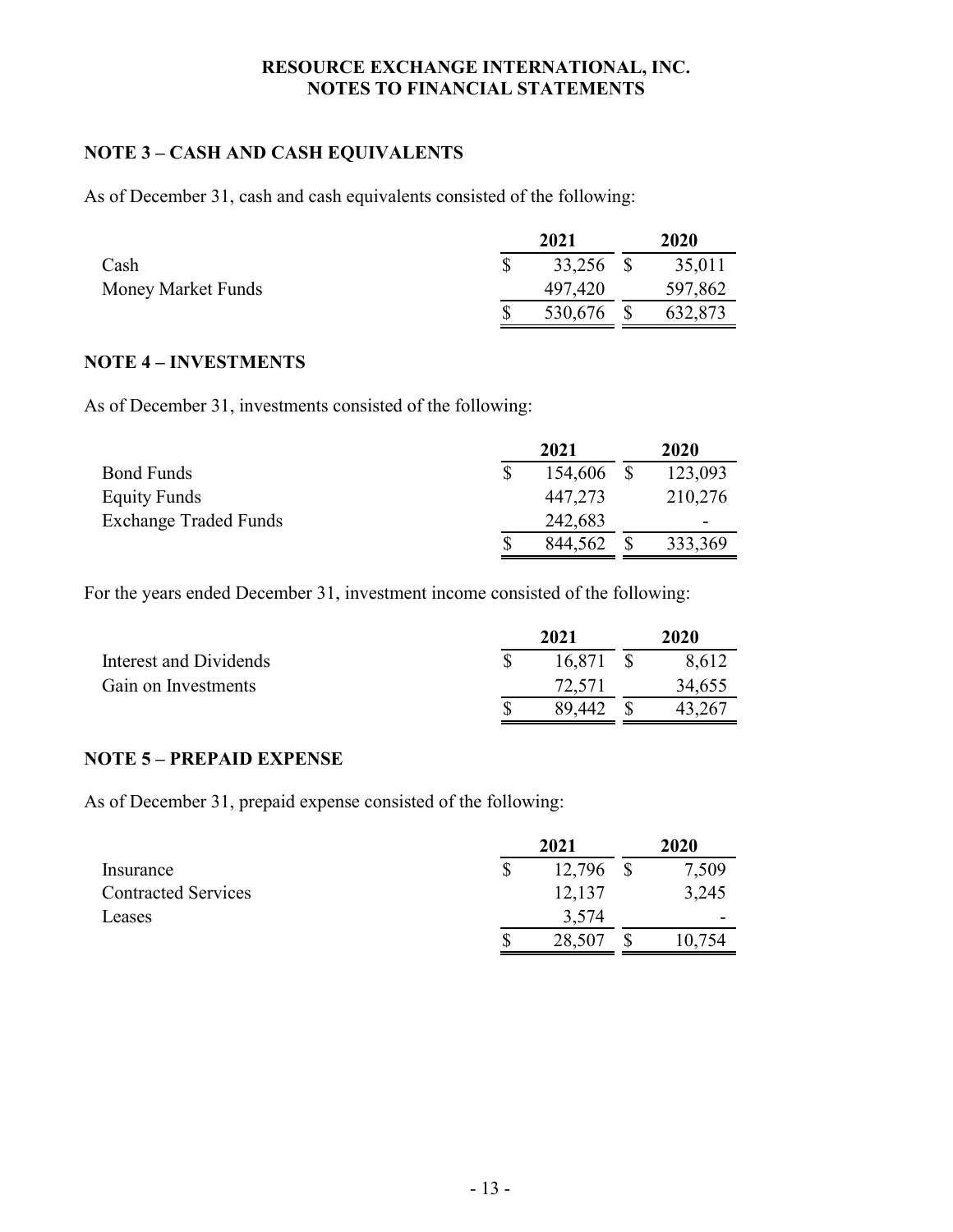## **NOTE 6 – PROPERTY AND EQUIPMENT**

As of December 31, property and equipment consisted of the following:

|                                | 2021      | 2020     |
|--------------------------------|-----------|----------|
| Computers and Equipment        | 9,174     | 9,174    |
| Furniture                      | 10,052    | 10,052   |
| Leasehold Improvements         | 8,620     | 8,620    |
|                                | 27,846    | 27,846   |
| Less: Accumulated Depreciation | (22, 202) | (19,004) |
|                                | 5,644     | 8,842    |

Depreciation expense was \$3,198 and \$2,980 for the years ended December 31, 2021 and 2020, respectively.

## **NOTE 7 – INTANGIBLE ASSETS**

As of December 31, intangible assets consisted of the following:

|                                | 2021    | 2020  |
|--------------------------------|---------|-------|
| Software                       | 3,847   | 3,847 |
| Less: Accumulated Amortization | (3,099) |       |
|                                | 748     |       |

Amortization expense was \$1,069 and \$1,282 for the years ended December 31, 2021 and 2020, respectively.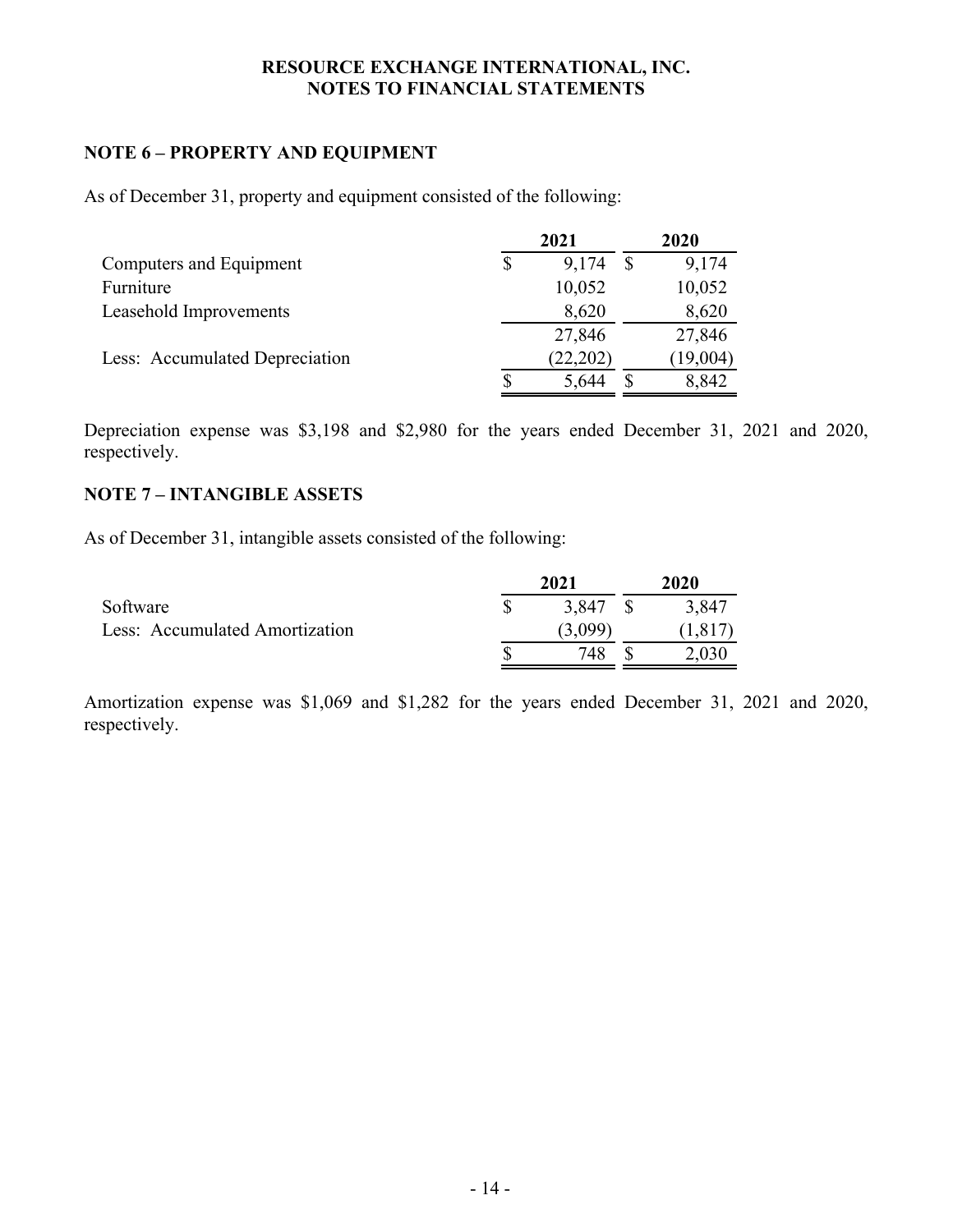#### **NOTE 8 – NET ASSETS WITH DONOR RESTRICTIONS**

Changes in net assets with donor restrictions for the years ended December 31, 2021 and 2020 consisted of the following:

|                  | <b>Beginning</b> |                  |    |                  |              |                          |    | Ending         |  |
|------------------|------------------|------------------|----|------------------|--------------|--------------------------|----|----------------|--|
| 2021             | <b>Balance</b>   | <b>Additions</b> |    | <b>Satisfied</b> |              | <b>Reclass</b>           |    | <b>Balance</b> |  |
| Djibouti         | \$<br>110,740    | \$<br>304,712    | \$ | $(286, 631)$ \$  |              |                          | \$ | 128,821        |  |
| Egypt            | 20,972           | 42,879           |    | (50, 590)        |              | ۰                        |    | 13,261         |  |
| Indonesia        | 209,823          | 576,281          |    | (648, 134)       |              |                          |    | 137,970        |  |
| Kazakhstan       | 31,535           | 102,652          |    | (101, 889)       |              |                          |    | 32,298         |  |
| Laos             | 59,515           | 226,195          |    | (168, 675)       |              |                          |    | 117,035        |  |
| Mongolia         |                  | 23,922           |    | (369)            |              |                          |    | 23,553         |  |
| Nepal            | 286              |                  |    |                  |              |                          |    | 286            |  |
| Vietnam          | 147,493          | 346,888          |    | (264, 410)       |              | (4, 543)                 |    | 225,428        |  |
| <b>USA Based</b> | 140,313          | 480,944          |    | (424, 878)       |              | 4,543                    |    | 200,922        |  |
|                  | 720,677          | 2,104,473        |    | (1, 945, 576)    | <sup>S</sup> | $\overline{\phantom{a}}$ | \$ | 879,574        |  |

|                  | <b>Beginning</b> |              |                  |                  |               |                              |    | Ending         |
|------------------|------------------|--------------|------------------|------------------|---------------|------------------------------|----|----------------|
| 2020             | <b>Balance</b>   |              | <b>Additions</b> | <b>Satisfied</b> |               | <b>Reclass</b>               |    | <b>Balance</b> |
| Cuba             | \$<br>4,042      | $\mathbb{S}$ |                  | \$<br>(4,042)    | $\mathcal{S}$ | $\qquad \qquad \blacksquare$ | \$ |                |
| Diibouti         | 47,274           |              | 241,556          | (178,090)        |               | $\overline{\phantom{a}}$     |    | 110,740        |
| Egypt            | 3,896            |              | 54,442           | (37,366)         |               | $\overline{a}$               |    | 20,972         |
| Indonesia        | 140,747          |              | 414,826          | (345,750)        |               |                              |    | 209,823        |
| Kazakhstan       | 15,222           |              | 91,404           | (75,091)         |               | $\overline{\phantom{0}}$     |    | 31,535         |
| Laos             | 28,312           |              | 102,865          | (71,662)         |               | $\overline{a}$               |    | 59,515         |
| Nepal            | 710              |              | 252              | (676)            |               | $\overline{a}$               |    | 286            |
| Vietnam          | 95,217           |              | 340,098          | (287, 822)       |               | $\overline{\phantom{0}}$     |    | 147,493        |
| <b>USA Based</b> | 104,797          |              | 407,000          | (371, 484)       |               | -                            |    | 140,313        |
|                  | 440,217          |              | 1,652,443        | (1,371,983)      | $\mathcal{S}$ |                              |    | 720,677        |

## **NOTE 9 – BOARD DESIGNATED NET ASSETS**

Amounts designated by the Board of Directors for specific future needs are treated as board designated net assets without donor restrictions. The balance can be transferred to the undesignated portion of net assets, without donor restrictions, at the Board's discretion. As of December 31, board designated net assets consisted of the following:

|                                      | 2021 |           |  | <b>2020</b> |
|--------------------------------------|------|-----------|--|-------------|
| Designated Emergency Evacuation Fund |      | 25,000 \$ |  | 25,000      |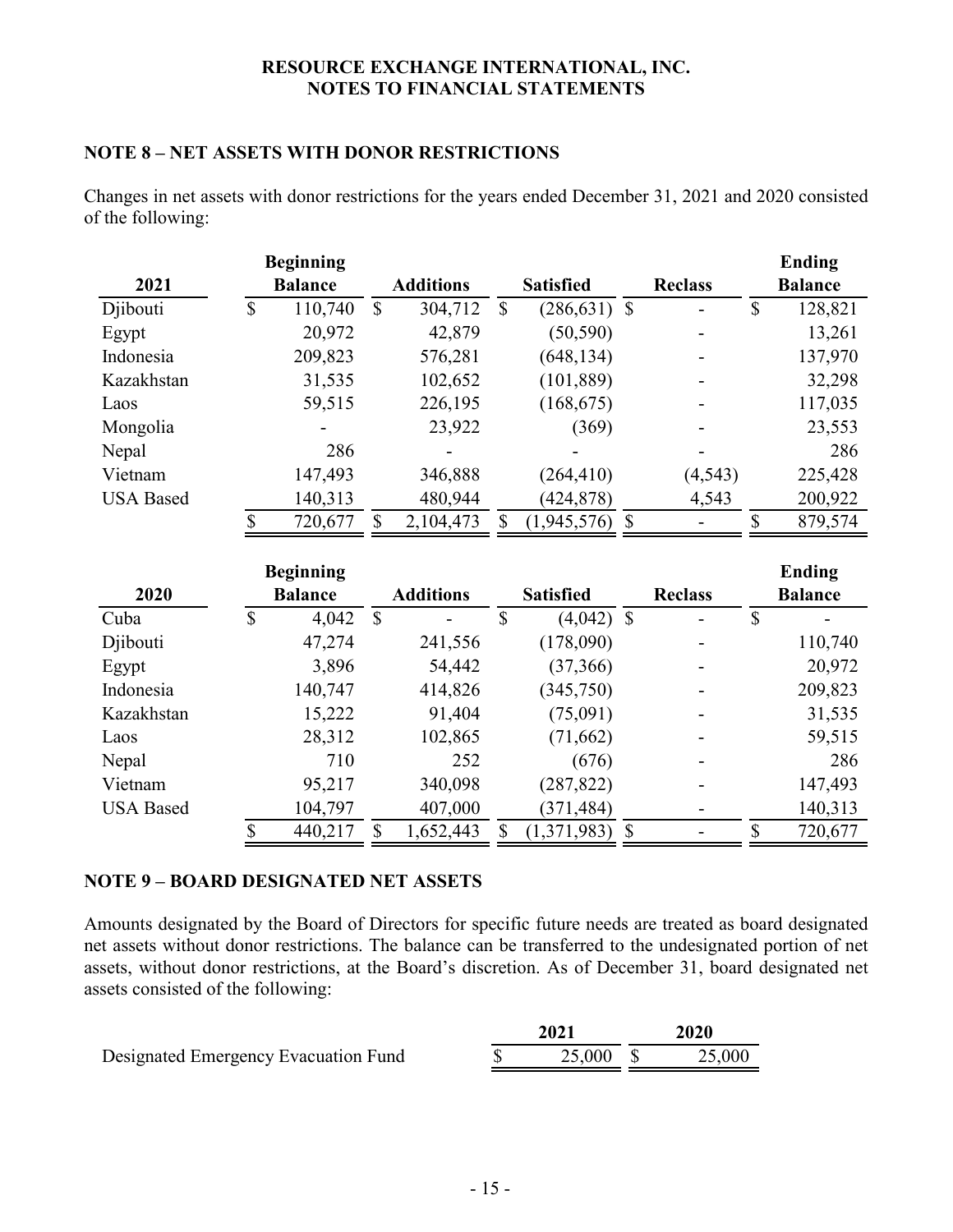## **NOTE 10 – CONTRIBUTED SERVICES**

REI also receives contributed services from many volunteers throughout the year. These latter contributed services, related to various administrative and program areas, do not meet the criteria for financial statement inclusion under current accounting standards.

## **NOTE 11 – NONCASH INVESTING ACTIVITIES**

During the years ended December 31, 2021 and 2020, REI received donations of securities with a total value of \$19,371 and \$11,363, respectively.

## **NOTE 12 – ALLOCATION OF FUNCTIONAL EXPENSES**

The financial statements report certain categories of expense that are attributable to one or more program or supporting functions of REI. Therefore, these expenses require allocation on a reasonable basis that is consistently applied. The expenses that are allocated include depreciation, amortization, interest, professional services, marketing, dues/fees, equipment purchases, office expenses and occupancy, which are allocated on a square-footage basis, as well as salaries and benefits, which are allocated on the basis of estimates of time and effort.

## **NOTE 13 – OPERATING LEASES**

REI leases office space under an escalating lease agreement expiring on August 31, 2022. Monthly amounts are approximately \$2,846 to \$3,412. REI's Vietnam office leases office space in Hanoi for \$300 per month. Rent expense for occupancy was \$50,824 for 2021 and \$44,146 for 2020. Amounts accrued in excess of amounts paid are recorded as rent payable.

A summary of office space lease expense is as follows:

|                  | 2021   |  |        |  |
|------------------|--------|--|--------|--|
| Corporate Office | 39,010 |  | 37,266 |  |
| Vietnam          | 3,600  |  | 3,600  |  |
| Egypt            | 8,214  |  | 3,280  |  |
|                  | 50,824 |  | 44,146 |  |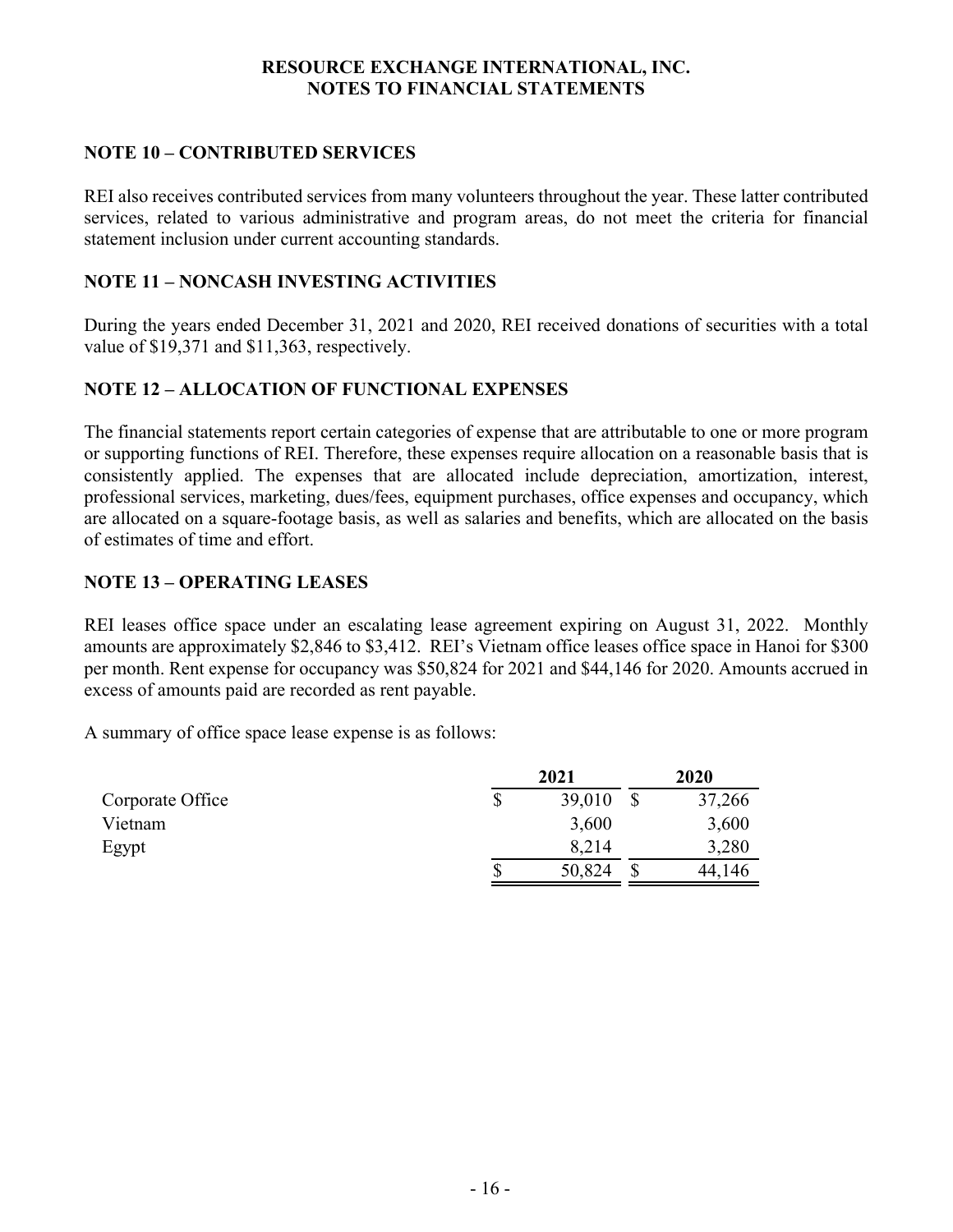## **NOTE 13 – OPERATING LEASES** *-* **Continued**

REI leases various office equipment under non-cancelable lease agreements and payments can adjust annually. Equipment rent expense was \$6,485 for 2021 and \$6,450 for 2020.

Future minimum lease payments are:

|                                 | <b>Office</b> |                          |  | <b>Office</b> | <b>Total Minimum</b> |                 |  |
|---------------------------------|---------------|--------------------------|--|---------------|----------------------|-----------------|--|
| <b>Year Ending December 31,</b> |               | <b>Space</b>             |  | Equipment     |                      | <b>Payments</b> |  |
| 2022                            |               | 28,589                   |  | 3,468         |                      | 32,057          |  |
| 2023                            |               | $\overline{\phantom{0}}$ |  | 2,890         |                      | 2,890           |  |
|                                 |               | 28,589                   |  | 6,358         |                      | 34,947          |  |

## **NOTE 14 – FAIR VALUE MEASUREMENTS**

Generally accepted accounting principles establish a framework for measuring fair value using three different levels of inputs. The levels are described as follows:

*Level 1 Inputs*: Quoted market prices in active markets for identical assets or liabilities that are accessible at the measurement date.

*Level 2 Inputs*: Other than quoted market prices included in Level 1 that are observable for the asset or liability, either directly or indirectly (e.g., quoted market prices of similar assets or liabilities in an active market, or quoted market prices for identical or similar assets or liabilities in markets that are not active).

*Level 3 Inputs*: Unobservable (e.g., a company's own data) and should be used to measure fair value to the extent that observable inputs are not available.

The following is a summary the major categories of assets measured at fair value on a recurring basis during the year ended December 31, 2021:

|                              |                   |         |                | <b>Fair Value Inputs</b> |                |   |
|------------------------------|-------------------|---------|----------------|--------------------------|----------------|---|
| <b>Description</b>           | <b>Fair Value</b> |         | <b>Level 1</b> | <b>Level 2</b>           | <b>Level 3</b> |   |
| <b>Bond Funds</b>            |                   | 154,606 | 154,606        |                          |                |   |
| <b>Equity Funds</b>          |                   | 447,273 | 447,273        |                          |                |   |
| <b>Exchange Traded Funds</b> |                   | 242,683 | 242,683        | $\overline{\phantom{0}}$ |                |   |
|                              |                   | 844,562 | 844,562        | -                        |                | - |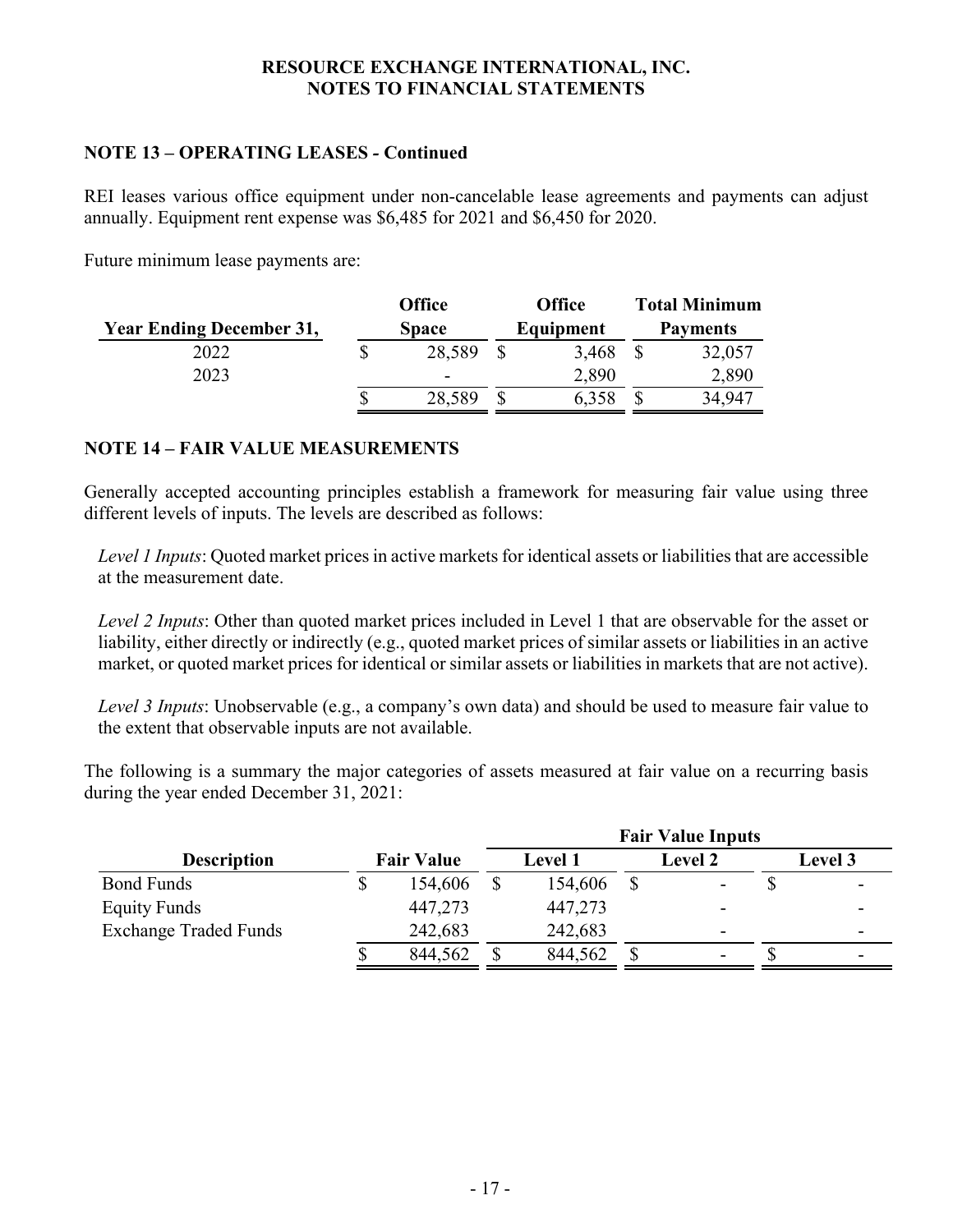## **NOTE 14 – FAIR VALUE MEASUREMENTS** *-* **Continued**

The following is a summary the major categories of assets measured at fair value on a recurring basis during the year ended December 31, 2020:

|                     |                   |         |  | <b>Fair Value Inputs</b> |  |                |  |                |  |
|---------------------|-------------------|---------|--|--------------------------|--|----------------|--|----------------|--|
| <b>Description</b>  | <b>Fair Value</b> |         |  | <b>Level 1</b>           |  | <b>Level 2</b> |  | <b>Level 3</b> |  |
| <b>Bond Funds</b>   |                   | 123,093 |  | 123,093                  |  | -              |  |                |  |
| <b>Equity Funds</b> |                   | 210,276 |  | 210,276                  |  | -              |  |                |  |
|                     |                   | 333,369 |  | 333,369                  |  | -              |  |                |  |

## **NOTE 15 – RELATED PARTY TRANSACTIONS**

REI's Board members contributed \$24,450 and \$46,644, for the years ended December 31, 2021 and 2020, respectively.

During 2021, REI provided \$10,000 in grant funds and \$212,355 in donated salaries to a nonprofit organization in Djibouti. During 2020, REI provided \$101 in grant funds and \$147,410 in donated salaries. The nonprofit has a ten-member board, four of which are either direct REI employees or staff or are a member of REI's Board of Directors.

During 2021, REI provided \$212,177 in grant funds and \$306,269 in donated salaries to a nonprofit organization in Indonesia. During 2020, REI provided \$84,399 in grant funds and \$193,435 in donated salaries. The nonprofit has a two-member founding board, one of which is a direct or seconded REI employee.

During 2021, REI provided \$1,669 in grant funds to a nonprofit organization in Vietnam.

## **NOTE 16 – POSTRETIREMENT BENEFITS**

REI has implemented a 403(b) plan which matches employees' contributions up to 3% of wages. Employer contributions were \$26,936 for 2021 and \$25,710 for 2020.

## **NOTE 17 – INFORMATION RETURNS**

REI's information returns are subject to examination by taxing authorities for a period of three years from the date they are filed. As of December 31, 2021, the information returns for three prior years are considered open for Internal Revenue Service examination.